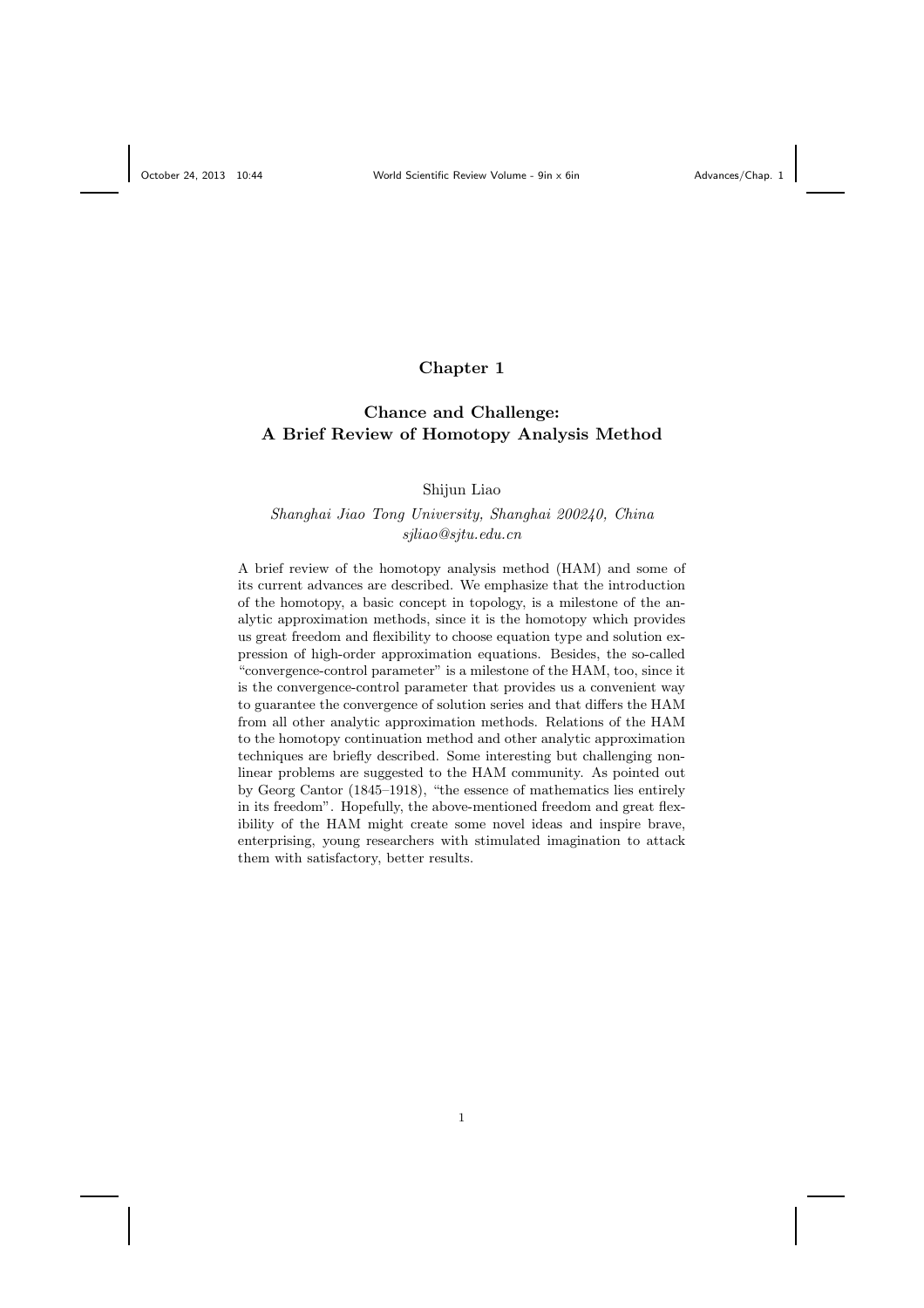# Contents

|  | 1.3. Some advances of the HAM $\ldots$ , , , , , , ,  10                                                |  |
|--|---------------------------------------------------------------------------------------------------------|--|
|  | 1.3.1. Generalized zeroth-order deformation equation 10                                                 |  |
|  | 1.3.2. Spectral HAM and complicated auxiliary operator 13                                               |  |
|  | 1.3.3. Predictor HAM and multiple solutions 15                                                          |  |
|  | 1.3.4. Convergence condition and HAM-based software 16                                                  |  |
|  |                                                                                                         |  |
|  |                                                                                                         |  |
|  |                                                                                                         |  |
|  | 1.5.2. Periodic orbits of Newtonian three-body problem 22                                               |  |
|  | 1.5.3. Viscous flow past a sphere $\ldots \ldots \ldots \ldots \ldots \ldots \ldots \ldots \ldots 24$   |  |
|  | 1.5.4. Viscous flow past a cylinder $\ldots \ldots \ldots \ldots \ldots \ldots \ldots \ldots \ldots 25$ |  |
|  | 1.5.5. Nonlinear water waves $\ldots \ldots \ldots \ldots \ldots \ldots \ldots \ldots \ldots \ldots 26$ |  |
|  |                                                                                                         |  |
|  |                                                                                                         |  |

### 1.1. Background

Physical experiment, numerical simulation and analytic (approximation) method are three mainstream tools to investigate nonlinear problems. Without doubt, physical experiment is always the basic approach. However, physical experiments are often expensive and time-consuming. Besides, models for physical experiments are often much smaller than the original ones, but mostly it is very hard to satisfy all similarity criterions. By means of numerical methods, nonlinear equations defined in rather complicated domain can be solved. However, it is difficult to gain numerical solutions of nonlinear problems with singularity and multiple solutions or defined in an infinity domain. By means of analytic (approximation) methods, one can investigate nonlinear problems with singularity and multiple solutions in an infinity interval, but equations should be defined in a simple enough domain. So, physical experiments, numerical simulations and analytic (approximation) methods have their inherent advantages and disadvantages. Therefore, each of them is important and useful for us to better understand nonlinear problems in science and engineering.

In general, exact, closed-form solutions of nonlinear equations are hardly obtained. Perturbation techniques [1–4] are widely used to gain analytic approximations of nonlinear equations. Using perturbation methods, many nonlinear equations are successfully solved, and lots of nonlinear phenomena are understood better. Without doubt, perturbation methods make great contribution to the development of nonlinear science. Perturbation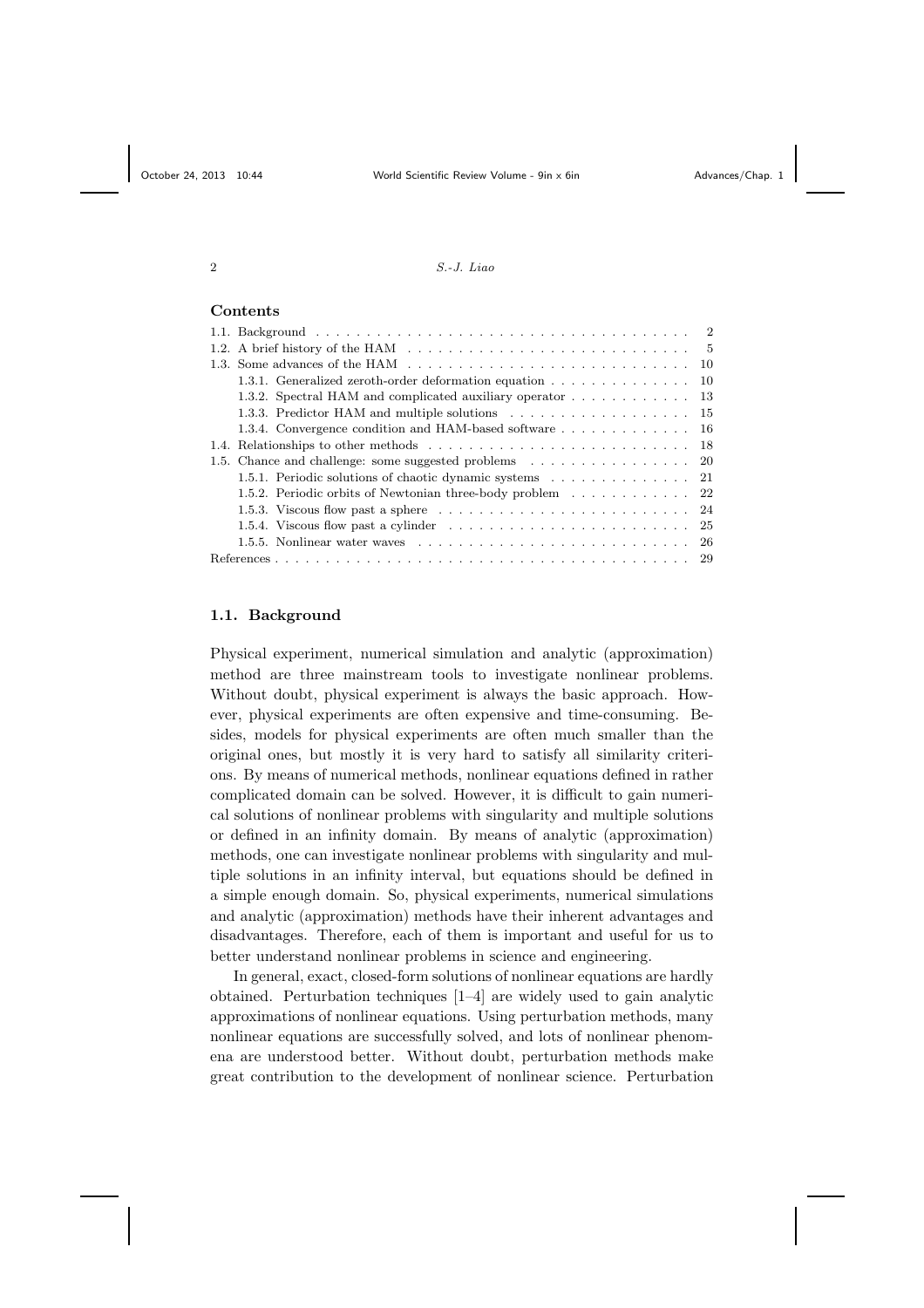methods are mostly based on small (or large) physical parameters, called perturbation quantity. Using small/large physical parameters, perturbation methods transfer a nonlinear equation into an infinite number of subproblems that are mostly linear. Unfortunately, many nonlinear equations do not contain such kind of perturbation quantities at all. More importantly, perturbation approximations often quickly become invalid when the so-called perturbation quantities enlarge. In addition, perturbation techniques are so strongly dependent upon physical small parameters that we have nearly no freedom to choose equation type and solution expression of high-order approximation equations, which are often complicated and thus difficult to solve. Due to these restrictions, perturbation methods are valid mostly for weakly nonlinear problems in general.

On the other side, some non-perturbation methods were proposed long ago. The so-called "Lyapunov's artificial small-parameter method" [5] can trace back to the famous Russian mathematician Lyapunov (1857–1918), who first rewrote a nonlinear equation

$$
\mathcal{N}[u(\mathbf{r},t)] = \mathcal{L}_0[u(\mathbf{r},t)] + \mathcal{N}_0[u(\mathbf{r},t)] = f(\mathbf{r},t),
$$
\n(1.1)

where **r** and t denote the spatial and temporal variables,  $u(\mathbf{r}, t)$  a unknown function,  $f(\mathbf{r}, t)$  a known function,  $\mathcal{L}_0$  and  $\mathcal{N}_0$  are linear and nonlinear operator, respectively, to such a new equation

$$
\mathcal{L}_0[u(\mathbf{r},t)] + q \mathcal{N}_0[u(\mathbf{r},t)] = f(\mathbf{r},t), \qquad (1.2)
$$

where q has no physical meaning. Then, Lyapunov regarded q as a small parameter to gain perturbation approximations

$$
u \approx u_0 + u_1 q + u_2 q^2 + u_3 q^3 + \dots = u_0 + \sum_{m=1}^{+\infty} u_m q^m, \qquad (1.3)
$$

and finally gained approximation

$$
u \approx u_0 + \sum_{m=1}^{+\infty} u_m,
$$
\n(1.4)

by setting  $q = 1$ , where

$$
\mathcal{L}_0[u_0(\mathbf{r},t)] = f(\mathbf{r},t), \quad \mathcal{L}_0[u_1(\mathbf{r},t)] = -\mathcal{N}_0[u_0(\mathbf{r},t)],\cdots
$$
 (1.5)

and so on. It should be emphasized that one has no freedom to choose the linear operator  $\mathcal{L}_0$  in Lyapunov's artificial small-parameter method: it is exactly the linear part of the whole left-hand side of the original equation  $\mathcal{N}[u] = f$ , where  $\mathcal{N} = \mathcal{L}_0 + \mathcal{N}_0$ . Thus, when  $\mathcal{L}_0$  is complicated or "singular"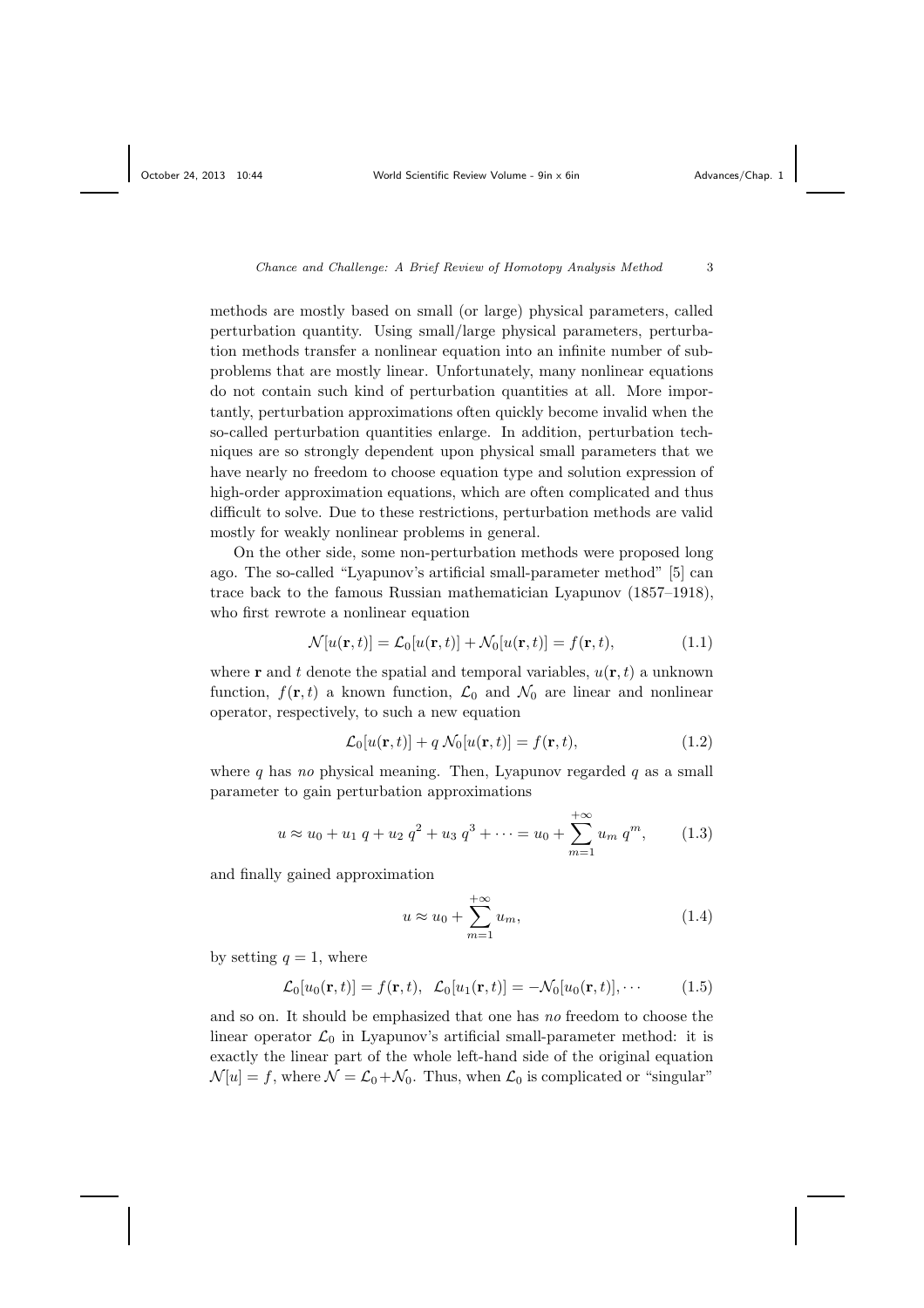(for example, it does not contain the highest derivative), it is difficult (or even impossible) to solve the high-order approximation equation (1.5). Besides, the convergence of the approximation series  $(1.4)$  is not guaranteed in general. Even so, Lyapunov's excellent work is a milestone of analytic approximation methods, because it is independent of the existence of physical small parameter, even though it first regards  $q$  as a "small parameter" but finally enforces it to be 1 that is however not "small" strictly from mathematical viewpoints.

The so-called "Adomian decomposition method" (ADM) [6–8] was developed from the 1970s to the 1990s by George Adomian, the chair of the Center for Applied Mathematics at the University of Georgia, USA. Adomian rewrote  $(1.1)$  in the form

$$
\mathcal{N}[u(\mathbf{r},t)] = \mathcal{L}_A[u(\mathbf{r},t)] + \mathcal{N}_A[u(\mathbf{r},t)] = f(\mathbf{r},t),
$$
\n(1.6)

where  $\mathcal{L}_A$  often corresponds to the highest derivative of the equation under consideration,  $\mathcal{N}_A[u(\mathbf{r}, t)]$  gives the left part, respectively. Approximations of the ADM are also given by (1.4), too, where

$$
\mathcal{L}_A[u_0(\mathbf{r},t)] = f(\mathbf{r},t), \ \mathcal{L}_A[u_m(\mathbf{r},t)] = -A_{m-1}(\mathbf{r},t), \ m \ge 1, \tag{1.7}
$$

with the so-called Adomial polynomial

$$
A_k(\mathbf{r},t) = \frac{1}{k!} \left\{ \frac{\partial^k}{\partial q^k} \mathcal{N}_A \left[ \sum_{n=0}^{+\infty} u_n(\mathbf{r},t) \, q^n \right] \right\} \Big|_{q=0} . \tag{1.8}
$$

Since the linear operator  $\mathcal{L}_A$  is simply the highest derivative of the considered equation, it is convenient to solve the high-order approximation equations (1.7). This is an advantage of the ADM, compared to "Lyapunov's artificial small-parameter method" [5]. However, the ADM does not provides us freedom to choose the linear operator  $\mathcal{L}_A$ , which is restricted to be related only to the highest derivative. Besides, like "Lyapunov's artificial small-parameter method" [5], the convergence of the approximation series  $(1.4)$  given by the ADM is still *not* guaranteed.

Essentially, both of the "Lyapunov's artificial small parameter method" and the "Adomian decomposition method" transfer a nonlinear problem into an infinite number of linear sub-problems, without small physical parameter. However, they have two fundamental restrictions. First, one has no freedom and flexibility to choose the linear operators  $\mathcal{L}_0$  or  $\mathcal{L}_A$ , since  $\mathcal{L}_0$ is exactly the linear part of  $N$  and  $\mathcal{L}_A$  corresponds to the highest derivative, respectively. Second, there is no way to guarantee the convergence of the approximation series (1.4). The second ones is more serious, since divergent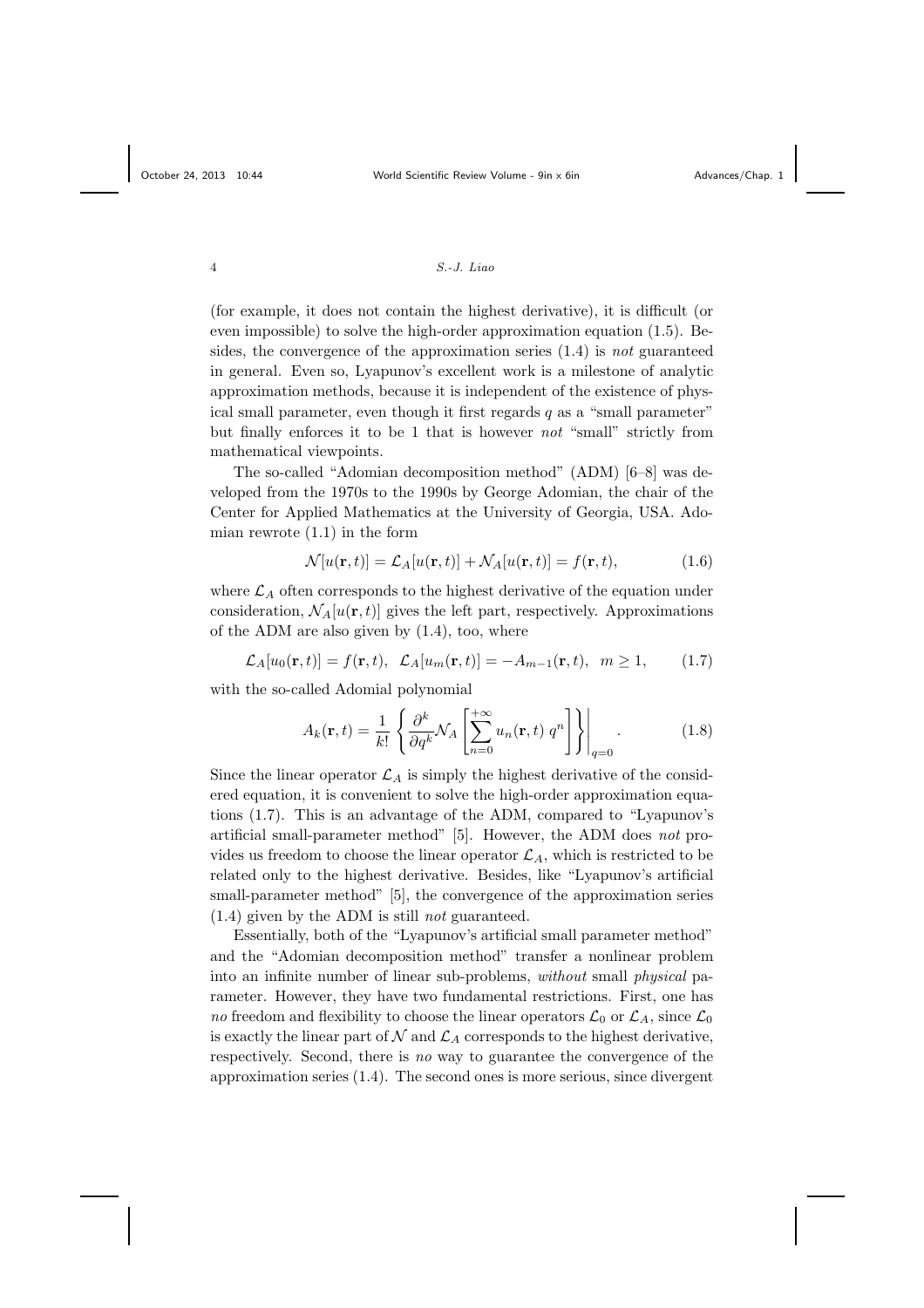approximations are mostly useless. Thus, like perturbation methods, the traditional non-perturbation methods (such as Lyapunov's artificial small parameter method and the ADM) are often valid for weakly nonlinear problems in most cases.

In theory, it is very valuable to develop a new kind of analytic approximation method which should have the following characteristics:

- (1) it is independent of small physical parameter;
- (2) it provides us great freedom and flexibility to choose the equation-type and solution expression of high-order approximation equations;
- (3) it provides us a convenient way to guarantee the convergence of approximation series.

One of such kind of analytic approximation methods, namely the "homotopy analysis method" (HAM) [9–17], was developed by Shijun Liao from 1990s to 2010s, together with contributions of many other researchers in theory and applications. The basic ideas of the HAM with its brief history are described below.

#### 1.2. A brief history of the HAM

The basic ideas of "Lyapunov's artificial small-parameter method" can be generalized in the frame of the homotopy, a fundamental concept of topology. For a nonlinear equation

$$
\mathcal{N}[u(\mathbf{r},t)] = f(\mathbf{r},t),\tag{1.9}
$$

Liao [9] propose the so-called "homotopy analysis method" (HAM) by using the homotopy, a basic concept in topology:

$$
(1-q)\mathcal{L}[\varphi(\mathbf{r},t;q)-u_0(\mathbf{r},t)]=c_0 q H(\mathbf{r},t) \{\mathcal{N}[\varphi(\mathbf{r},t;q)]-f(\mathbf{r},t)\},\ (1.10)
$$

where  $\mathcal L$  is an auxiliary linear operator with the property  $\mathcal L[0] = 0, \mathcal N$  is the nonlinear operator related to the original equation (1.9),  $q \in [0, 1]$  is the embedding parameter in topology (called the homotopy parameter),  $\varphi(\mathbf{r}, t; q)$  is the solution of (1.10) for  $q \in [0, 1]$ ,  $u_0(\mathbf{r}, t)$  is an initial guess,  $c_0 \neq 0$  is the so-called "convergence-control parameter", and  $H(\mathbf{r}, t)$  is an auxiliary function that is non-zero almost everywhere, respectively. Note that, in the frame of the homotopy, we have great freedom to choose the auxiliary linear operator  $\mathcal{L}$ , the initial guess  $u_0(\mathbf{r}, t)$ , the auxiliary function  $H(\mathbf{r}, t)$ , and the value of the convergence-control parameter  $c_0$ .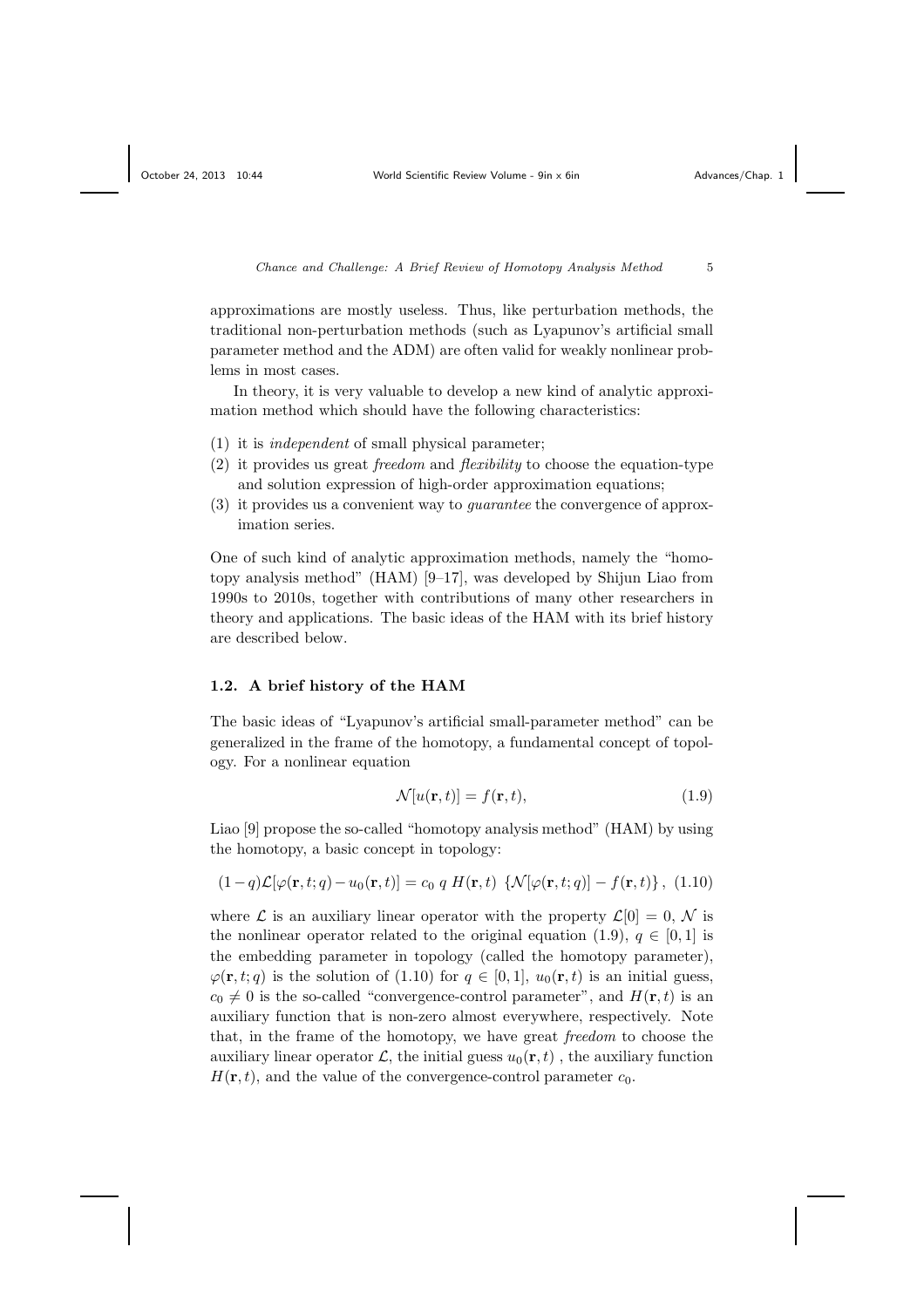#### $S.-J.~Liao$

When  $q = 0$ , due to the property  $\mathcal{L}[0] = 0$ , we have from (1.10) the solution

$$
\varphi(\mathbf{r},t;0) = u_0(\mathbf{r},t). \tag{1.11}
$$

When  $q = 1$ , since  $c_0 \neq 0$  and  $H(\mathbf{r}, t) \neq 0$  almost everywhere, Eq. (1.10) is equivalent to the original nonlinear equation (1.9) so that we have

$$
\varphi(\mathbf{r},t;1) = u(\mathbf{r},t),\tag{1.12}
$$

where  $u(\mathbf{r}, t)$  is the solution of the original equation (1.9). Thus, as the homotopy parameter q increases from 0 to 1, the solution  $\varphi(\mathbf{r}, t; q)$  of Eq. (1.10) varies (or deforms) *continuously* from the initial guess  $u_0(\mathbf{r}, t)$  to the solution  $u(\mathbf{r}, t)$  of the original equation (1.9). For this sake, Eq. (1.10) is called the zeroth-order deformation equation.

Here, it must be emphasized once again that we have great freedom and flexibility to choose the auxiliary linear operator  $\mathcal{L}$ , the auxiliary function  $H(\mathbf{r}, t)$ , and especially the value of the convergence control parameter  $c_0$  in the zeroth-order deformation equation (1.10). In other words, the solution  $\varphi(\mathbf{r}, t; q)$  of the zeroth-order deformation equation (1.10) is also dependent upon all<sup>a</sup> of the auxiliary linear operator  $\mathcal{L}$ , the auxiliary function  $H(\mathbf{r}, t)$ and the convergence-control parameter  $c_0$  as a whole, even though they have no physical meanings. This is a key point of the HAM, which we will discuss in details later. Assume that  $\mathcal{L}, H(\mathbf{r}, t)$  and  $c_0$  are properly chosen so that the solution  $\varphi(\mathbf{r}, t; q)$  of the zeroth-order deformation equation (1.10) always exists for  $q \in (0,1)$  and besides it is analytic at  $q = 0$ , and that the Maclaurin series of  $\varphi(\mathbf{r}, t; q)$  with respect to q, i.e.

$$
\varphi(\mathbf{r},t;q) = u_0(\mathbf{r},t) + \sum_{m=1}^{+\infty} u_m(\mathbf{r},t) q^m
$$
\n(1.13)

converges at  $q = 1$ . Then, due to  $(1.12)$ , we have the approximation series

$$
u(\mathbf{r},t) = u_0(\mathbf{r},t) + \sum_{m=1}^{+\infty} u_m(\mathbf{r},t).
$$
 (1.14)

Substituting the series (1.13) into the zeroth-order deformation equation  $(1.10)$  and equating the like-power of q, we have the high-order approximation equations for  $u_m(\mathbf{r}, t)$ , called the mth-order deformation equation

$$
\mathcal{L}[u_m(\mathbf{r},t) - \chi_m u_{m-1}(\mathbf{r},t)] = c_0 \ H(\mathbf{r},t) \ R_{m-1}(\mathbf{r},t), \tag{1.15}
$$

<sup>&</sup>lt;sup>a</sup>More strictly,  $\varphi(\mathbf{r}, t; q)$  should be replaced by  $\varphi(\mathbf{r}, t; q, \mathcal{L}, H(\mathbf{r}, t), c_0)$ . Only for the sake of simplicity, we use here  $\varphi(\mathbf{r}, t; q)$ , but should always keep this point in mind.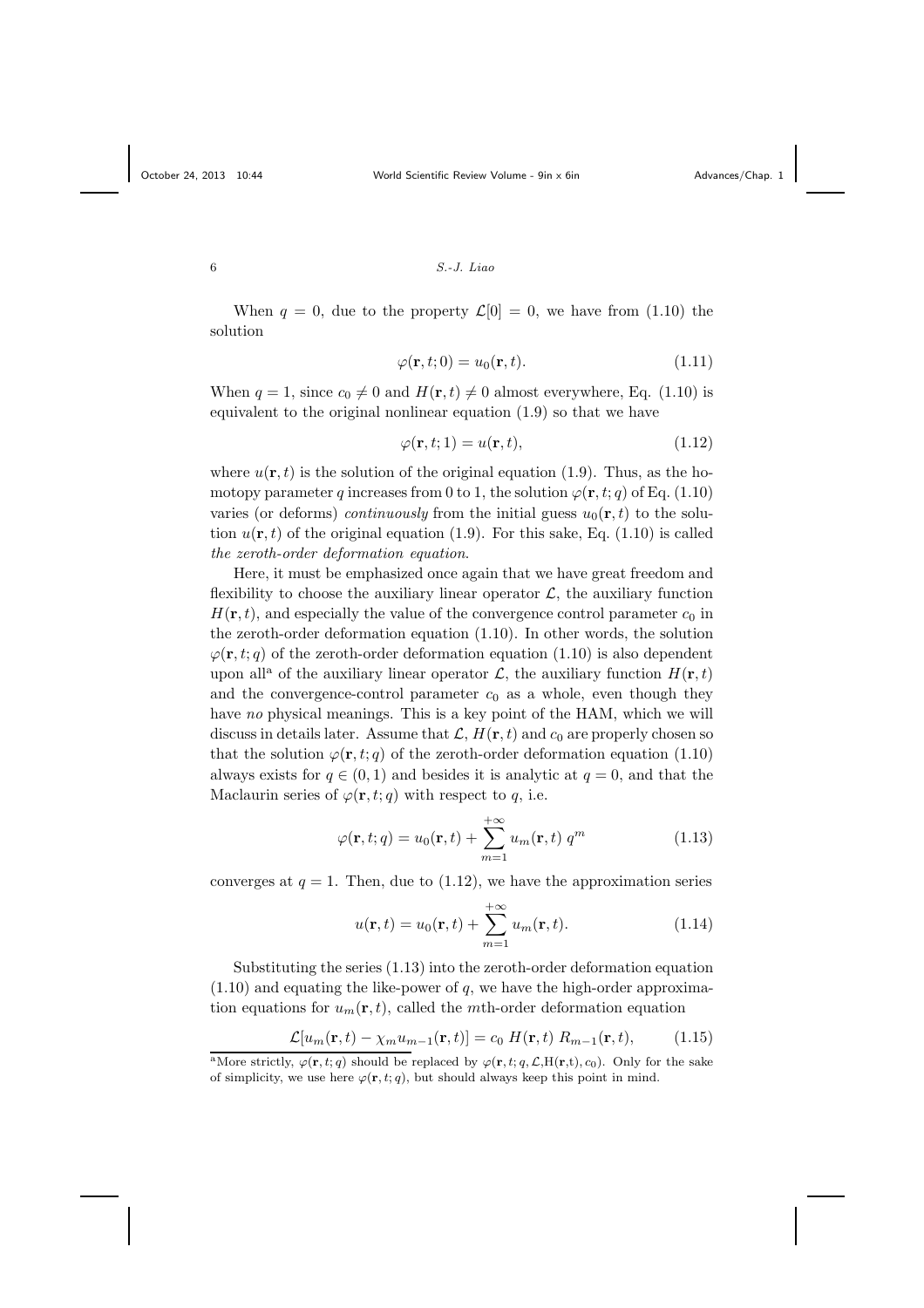where

$$
R_k(\mathbf{r},t) = \frac{1}{k!} \left\{ \frac{\partial^k}{\partial q^k} \left( \mathcal{N} \left[ \sum_{n=0}^{+\infty} (\mathbf{r},t) \ q^n \right] - f(\mathbf{r},t) \right) \right\} \Big|_{q=0},\tag{1.16}
$$

with the definition

$$
\chi_k = \begin{cases} 0, \text{ when } k \le 1, \\ 1, \text{ when } k \ge 2. \end{cases}
$$
 (1.17)

For various types of nonlinear equations, it is easy and straightforward to use the theorems proved in Chapter 4 of Liao's book [11] to calculate the term  $R_k(\mathbf{r}, t)$  of the high-order deformation equation (1.15).

It should be emphasized that the HAM provides us great freedom and flexibility to choose the auxiliary linear operator  $\mathcal L$  and the initial guess  $u_0$ . Thus, different from all other analytic methods, the HAM provides us great freedom and flexibility to choose the equation type and solution expression of the high-order deformation equation (1.15) so that its solution can be often gained without great difficulty. Notice that "the essence of mathematics lies entirely in its freedom", as pointed out by Georg Cantor (1845–1918). More importantly, the high-order deformation equation (1.15) contains the convergence-control parameter  $c_0$ , and the HAM provides great freedom to choose the value of  $c_0$ . Mathematically, it has been proved that the convergence-control parameter  $c_0$  can adjust and control the convergence region and ratio of the approximation series (1.14). For details, please refer to Liao [10, 12, 13] and especially  $\S 5.2$  to  $\S 5.4$  of his book [11]. So, unlike all other analytic approximation methods, the convergence-control parameter  $c_0$  of the HAM provides us a convenient way to guarantee the convergence of the approximation series (1.14). In fact, it is the convergence-control parameter  $c_0$  that differs the HAM from all other analytic methods.

At the mth-order of approximation, the optimal value of the convergence-control parameter  $c_0$  can be determined by the minimum of residual square of the original governing equation, i.e.

$$
\frac{d\mathcal{E}_m}{dc_0} = 0,\t\t(1.18)
$$

where

$$
\mathcal{E}_m = \int_{\Omega} \left\{ \mathcal{N} \left[ \sum_{n=0}^m u_n(\mathbf{r}, t) \right] - f(\mathbf{r}, t) \right\}^2 d\Omega. \tag{1.19}
$$

Besides, it has been proved by Liao [16] that a homotopy series solution (1.14) must be one of solutions of considered equation, as long as it is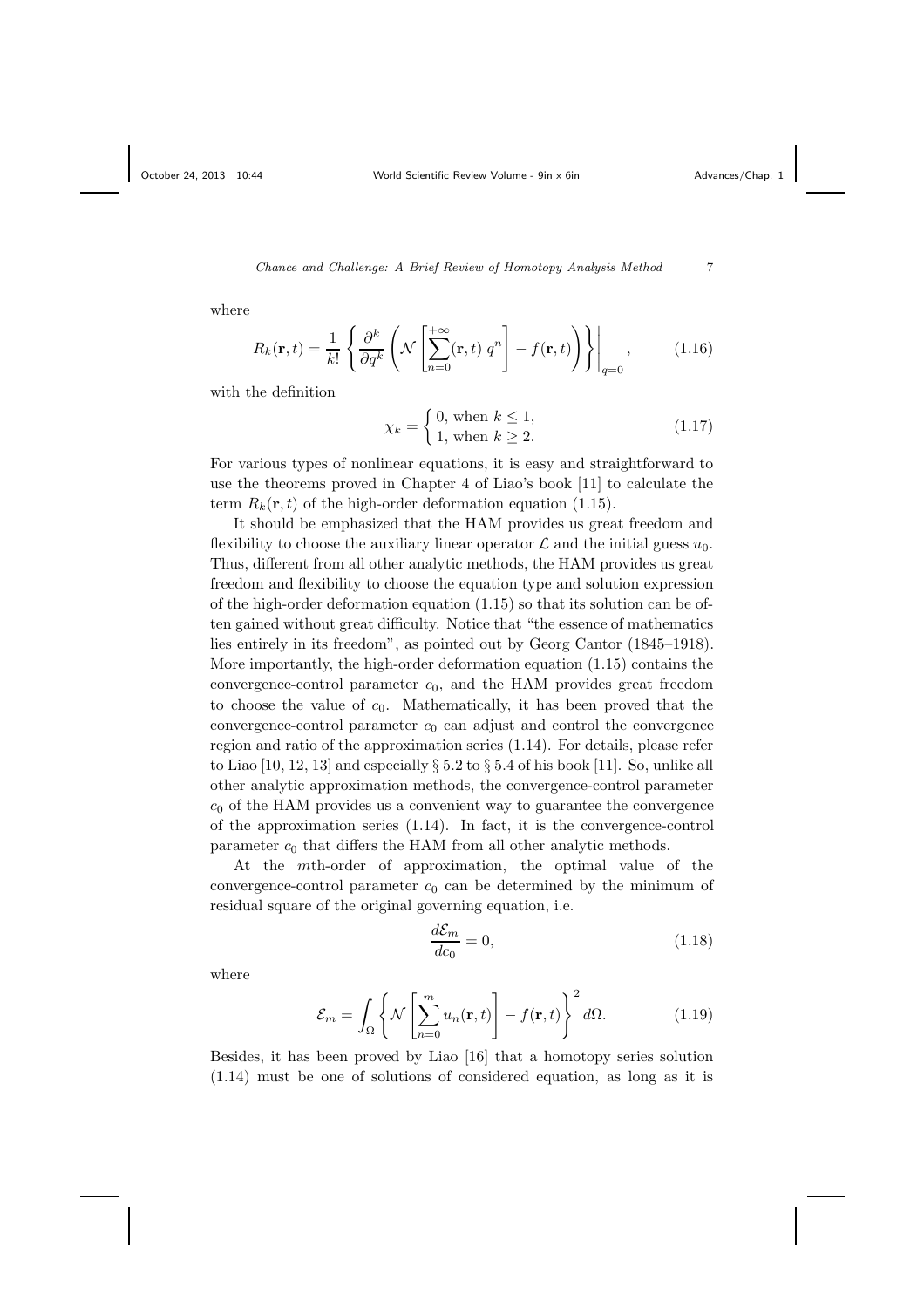convergent. In other words, for an arbitrary convergence-control parameter  $c_0 \in \mathbf{R}_c$ , where

$$
\mathbf{R}_c = \left\{ c_0 : \lim_{m \to +\infty} \mathcal{E}_m(c_0) \to 0 \right\} \tag{1.20}
$$

is an interval, the solution series (1.14) is convergent to the true solution of the original equation (1.9). For details, please refer to Liao [16] and Chapter 3 of his book [11].

In summary, the HAM has the following advantages:

- (a) it is independent of any small/large physical parameters;
- (b) it provides us great *freedom* and large *flexibility* to choose equation type and solution expression of linear high-order approximation equations;
- (c) it provides us a convenient way to guarantee the convergence of approximation series.

In this way, nearly all restrictions and limitations of the traditional non-perturbation methods (such as Lyapunov's artificial small parameter method [5], the Adomian decomposition method [6–8], the  $\delta$ -expansion method [18] and so on) can be overcome by means of the HAM.

Besides, it has been generally proved [10, 12, 13] that the Lyapunov's artificial small parameter method [5], the Adomian decomposition method  $[6–8]$  and the  $\delta$ -expansion method  $[18]$  are only special cases of the HAM for some specially chosen auxiliary linear operator  $\mathcal L$  and convergence-control parameter  $c_0$ . Especially, the so-called "homotopy perturbation method" (HPM) [19] proposed by Jihuan He in 1998 (six years later after Liao [9] proposed the early HAM in 1992) was only a special case of the HAM when  $c_0 = -1$ , and thus has "nothing new except its name" [20]. Some results given by the HPM are divergent even in the whole interval except the given initial/boundary conditions, and thus "it is very important to investigate the convergence of approximation series, otherwise one might get useless results", as pointed out by Liang and Jeffrey [21]. For details, see  $\S 6.2$  of Liao's book [11]. Thus, the HAM is more general in theory and widely valid in practice for more of nonlinear problems than other analytic approximation techniques.

In calculus, the famous Euler transform is often used to accelerate convergence of a series or to make a divergent series convergent. It is interesting that one can derive the Euler transform in the frame of the HAM, and give a similar but more general transform (called the generalized Euler transform), as shown in Chapter 5 of Liao's book [11]. This provides us a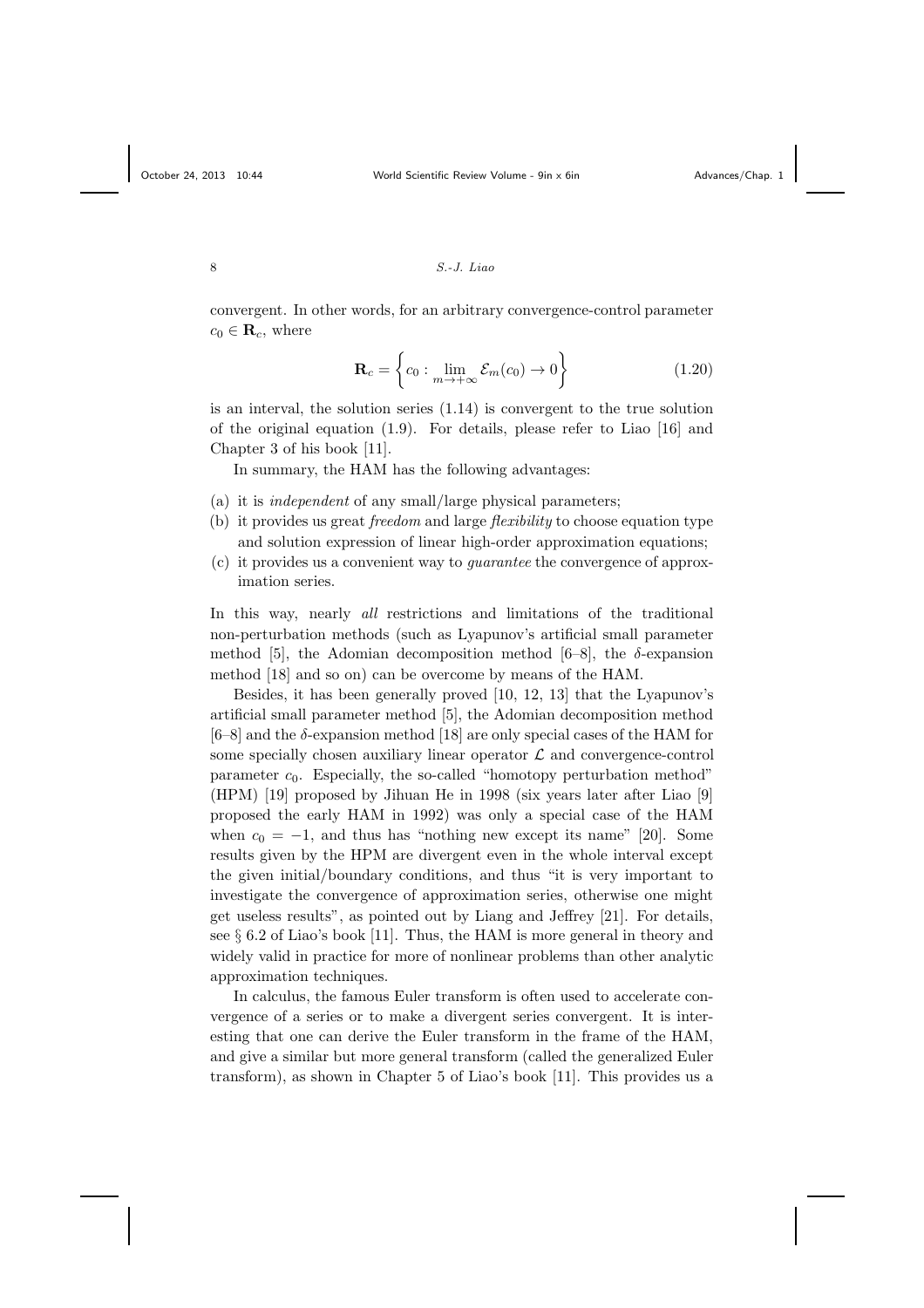theoretical cornerstone for the validity and generality of the HAM.

The introduction of the so-called "convergence-control parameter"  $c_0$  in the zeroth-order deformation equation (1.10) is a milestone for the HAM. From physical viewpoint, the "convergence-control parameter"  $c_0$  has no physical meanings so that convergent series of solution given by the HAM must be *independent* of  $c_0$ . This is indeed true: there exists such a region  $\mathbf{R}_c$ that, for arbitrary  $c_0 \in \mathbf{R}_c$ , the HAM series converges to the true solution of the original equation  $(1.9)$ , as illustrated by Liao  $[10, 11]$ . However, if  $c_0 \notin \mathbf{R}_c$ , the solution series diverges! So, from a mathematical viewpoint, the "convergence-control parameter" is a key point of the HAM, which provides us a convenient way to guarantee the convergence of the solution series. In fact, it is the so-called "convergence-control parameter" that differs the HAM from all other analytic approximation methods.

The introduction of the basic concept homotopy in topology is also a milestone of the analytic approximation methods for nonlinear problems. It is the homotopy that provides us great freedom and large flexibility to choose the auxiliary linear operator  $\mathcal L$  and initial guess  $u_0$  in the zerothorder deformation equation (1.10), which determine the equation type and solution expression of the high-order deformation equations (1.15). Besides, it is the homotopy that provides us the freedom to introduce the so-called "convergence-control parameter"  $c_0$  in (1.10), which becomes now a cornerstone of the HAM. Note that it is impossible to introduce such kind of "convergence-control parameter" in the frame of perturbation techniques and the traditional non-perturbation methods (such as Lyapunov's artificial small parameter, Adomian decomposition method and so on).

The freedom on the choice of the auxiliary linear operator  $\mathcal L$  is so large that the second-order nonlinear Gelfand equation can be solved conveniently (with good agreement with numerical results) in the frame of the HAM even by means of a forth-order auxiliary linear operator (for two dimensional Gelfand equation) or a sixth-order auxiliary linear operator (for three dimensional Gelfand equation), respectively, as illustrated by Liao [14]. Although it is true that the auxiliary linear operator (with the same highest order of derivative as that of considered problem) can be chosen straightforwardly in most cases, such kind of freedom of the HAM should be taken into account sufficiently by the HAM community when necessary, especially for some valuable but challenging problems (some of them are suggested below in  $\S$  1.5).

In addition, by means of the above-mentioned freedom of the HAM, the convergence of approximation solution can be greatly accelerated in the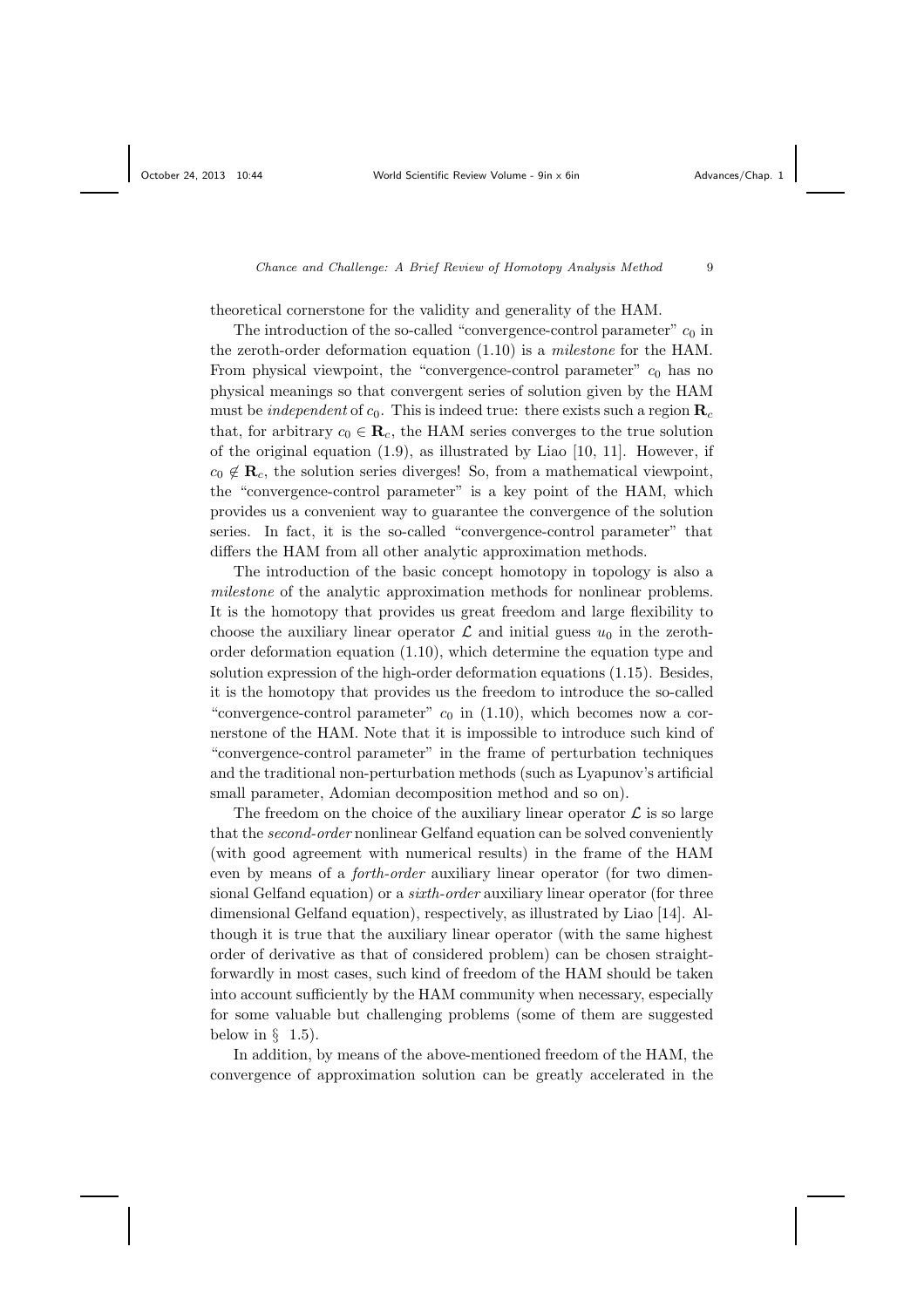frame of the HAM by means of the iteration, the so-called homotopy-Padé technique and so on. For details, please refer to  $\S 2.3.5$  to  $\S 2.3.7$  of Liao's book [11].

Indeed, "the essence of mathematics lies entirely in its freedom", as pointed out by Georg Cantor (1845–1918).

Such kind of great freedom of the HAM should provide us great possibility to solve some open questions. One of them is described below. The solution of the high-order deformation equation (1.15) can be expressed in the form

$$
u_m(\mathbf{r},t) = -\chi_m u_{m-1}(\mathbf{r},t) + \mathcal{L}^{-1} \left[ c_0 \ H(\mathbf{r},t) \ R_{m-1}(\mathbf{r},t) \right],\tag{1.21}
$$

where  $\mathcal{L}^{-1}$  is the inverse operator of  $\mathcal{L}$ . For a few auxiliary linear operator  $\mathcal{L}$ , its inverse operator is simple. However, in most cases, it is not straightforward to solve the above linear differential equation. Can we directly choose (or *define*) the inverse auxiliary linear operator  $\mathcal{L}^{-1}$  so as to solve (1.15) conveniently? This is possible in the frame of the HAM, since in theory the HAM provides us great freedom and large flexibility to choose the auxiliary linear operator  $\mathcal{L}$ . If successful, it would be rather efficient and convenient to solve the high-order deformation equation (1.15). This is an interesting but open question for the HAM community, which deserves to be studied in details. Note that some interesting problems are suggested in § 1.5.

# 1.3. Some advances of the HAM

Since 1992 when Liao [9] proposed the early HAM, the HAM has been developing greatly in theory and applications, due to the contributions of many researchers in dozens of countries. Unfortunately, it is impossible to describe all of these advances in details in this brief review, and even in this book. In fact, the HAM has been successfully applied to numerous, various types of nonlinear problems in science, engineering and finance. So, we had to focus on a rather small port of these advances here.

# 1.3.1. Generalized zeroth-order deformation equation

The starting point of the use of the HAM is to construct the so-called zerothorder deformation equation, which builds a connection (i.e. a continuous mapping/deformation) between a given nonlinear problem and a relatively much simpler linear ones. So, the zeroth-order deformation equation is a base of the HAM.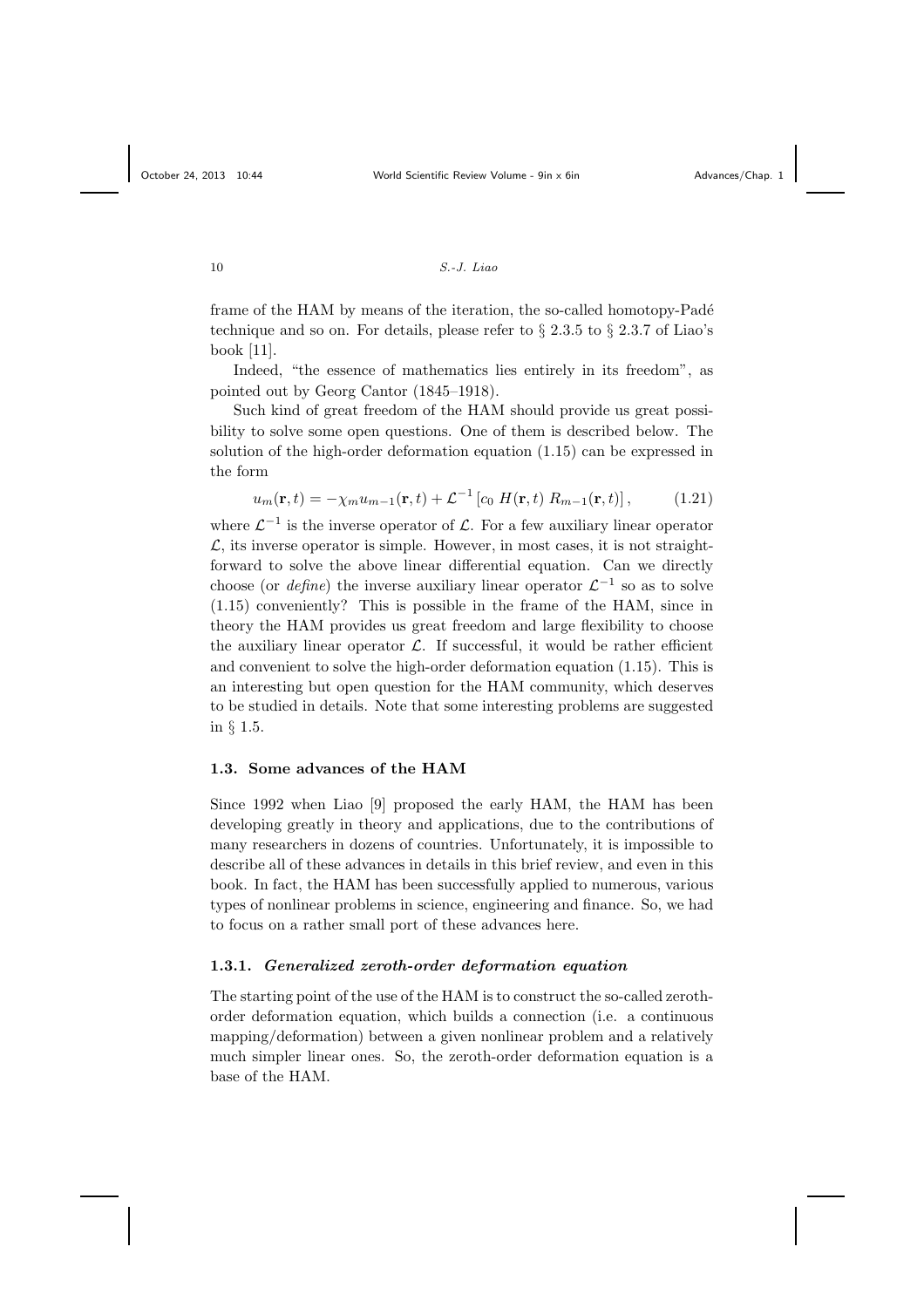Given a nonlinear equation, we have great freedom and large flexibility in the frame of the HAM to construct the so-called zeroth-order deformation equation using the concept homotopy in topology. Especially, the convergence-control parameter  $c_0$  plays an important role in the frame of the HAM. So, it is natural to enhance the ability of the so-called "convergence control" by means of introducing more such kind of auxiliary parameters. Due to the above-mentioned freedom and flexibility of the HAM, there are numerous approaches to do so. For example, we can construct such a kind of zeroth-order deformation equation with  $K + 1$  convergence-control parameters:

$$
(1-q)\mathcal{L}\left[\varphi(\mathbf{r},t;q) - u_0(\mathbf{r},t)\right]
$$
  
= 
$$
\left(\sum_{n=0}^{K} c_n q^{n+1}\right) H(\mathbf{r},t) \left\{\mathcal{N}[\varphi(\mathbf{r},t;q)] - f(\mathbf{r},t)\right\},
$$
 (1.22)

where  $\varphi(\mathbf{r}, t; q)$  is the solution, N is a nonlinear operator related to an original problem  $N[u(\mathbf{r}, t)] = f(\mathbf{r}, t)$ ,  $q \in [0, 1]$  is the homotopy parameter,  $u_0$  is an initial guess,  $\mathcal L$  is an auxiliary linear operator,  $H(\mathbf r, t)$  is an auxiliary function which is nonzero almost everywhere, and

$$
\mathbf{c} = \{c_0, c_1, \cdots, c_K\}
$$

is a vector of  $(K+1)$  non-zero convergence-control parameters, respectively. Note that, when  $K = 0$ , it gives exactly the zeroth-order deformation equation (1.10).

The corresponding high-order deformation equation reads

$$
\mathcal{L}[u_m(\mathbf{r},t) - \chi_m u_{m-1}(\mathbf{r},t)] = H(\mathbf{r},t) \sum_{n=0}^{\min\{m-1,K\}} c_n R_{m-1-n}(\mathbf{r},t), \quad (1.23)
$$

where  $R_n(\mathbf{r}, t)$  and  $\chi_n$  are defined by the same formulas (1.16) and (1.17), respectively. When  $K = 0$ , the above high-order deformation equation  $(1.23)$  is exactly the same as  $(1.15)$ . At the *mth*-order of approximation, the optimal convergence-control parameters are determined by the minimum of the residual square of the original equation, i.e.

$$
\frac{d\mathcal{E}_m}{dc_n} = 0, \quad 0 \le n \le \min\{m - 1, K\},\tag{1.24}
$$

where  $\mathcal{E}_m$  is defined by (1.19). For details, please refer to Chapter 4 of Liao's book [11]. When  $K \to +\infty$ , it is exactly the so-called "optimal" homotopy asymptotic method" [22]. So, the "optimal homotopy asymptotic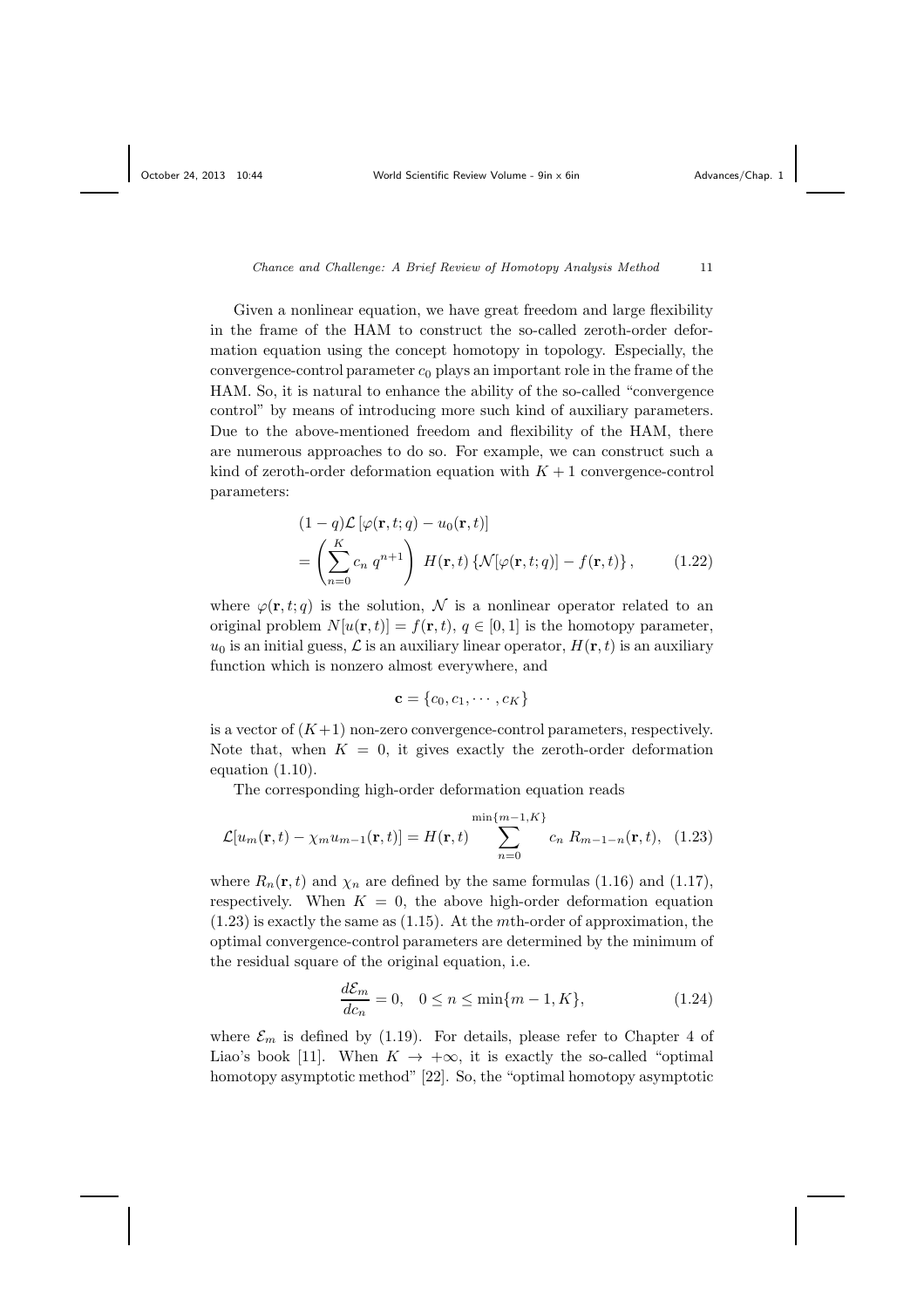method" [22] is also a special case of the HAM, as shown in § 3.2.2 and § 6.3 of Liao's book [11].

In theory, the more the convergence-control parameters, the larger the ability to control the convergence of the HAM series. However, it is found [16] that much more CPU times is needed in practice when more convergence-control parameters are used. In most cases, one optimal convergence-control parameter is good enough to gain convergent results by means of the HAM. Considering the computational efficiency, one up to three convergence-control parameters are generally suggested in the frame of the HAM. For details, please refer to § 2.3.3, § 2.3.4, § 4.6.1 and Chapter 3 of Liao's book [16].

It should be emphasized once again that, in the frame of the homotopy in topology, we have rather great freedom and large flexibility to construct the so-called zeroth-order deformation equation. In theory, given a nonlinear equation  $\mathcal{N}[u(\mathbf{r}, t)] = f(\mathbf{r}, t)$ , we can always properly choose an initial guess  $u_0(\mathbf{r}, t)$  and an auxiliary linear operator  $\mathcal L$  to construct such a zeroth-order deformation equation in a rather general form

$$
\mathcal{A}\left[u_0(\mathbf{r},t),\mathcal{L},\varphi(\mathbf{r},t;q),\mathbf{c};q\right] = 0\tag{1.25}
$$

that it holds

$$
\varphi(\mathbf{r},t;0) = u_0(\mathbf{r},t), \quad \text{when } q = 0,
$$
\n(1.26)

and

$$
\varphi(\mathbf{r}, t; 1) = u(\mathbf{r}, t), \quad \text{when } q = 1,
$$
\n(1.27)

i.e., when  $q = 1$  the zeroth-order deformation equation (1.25) is equivalent to the original nonlinear equation  $\mathcal{N}[u(\mathbf{r},t)] = f(\mathbf{r},t)$ . Using the theorems given in Chapter 4 of Liao's book [11], it is easy to gain the corresponding high-order deformation equations. Here,

 $c = \{c_0, c_1, \cdots, c_K\}$ 

is a vector of convergence-control parameters, whose optimal values are determined by the minimum of residual square of the original equation. Note that (1.25) is rather general: the zeroth-order deformation equations (1.10) and (1.22), and even Eq. (1.2) for Lyapunov's artificial small parameter method, are only special cases of (1.25). Some commonly used zerothorder deformation equations are described in § 4.3 of Liao's book [11] as special cases of the generalized zeroth-order deformation equation (1.25).

In theory, there are an infinite number of different ways to construct a zeroth-order deformation equation (1.25). Therefore, in the frame of the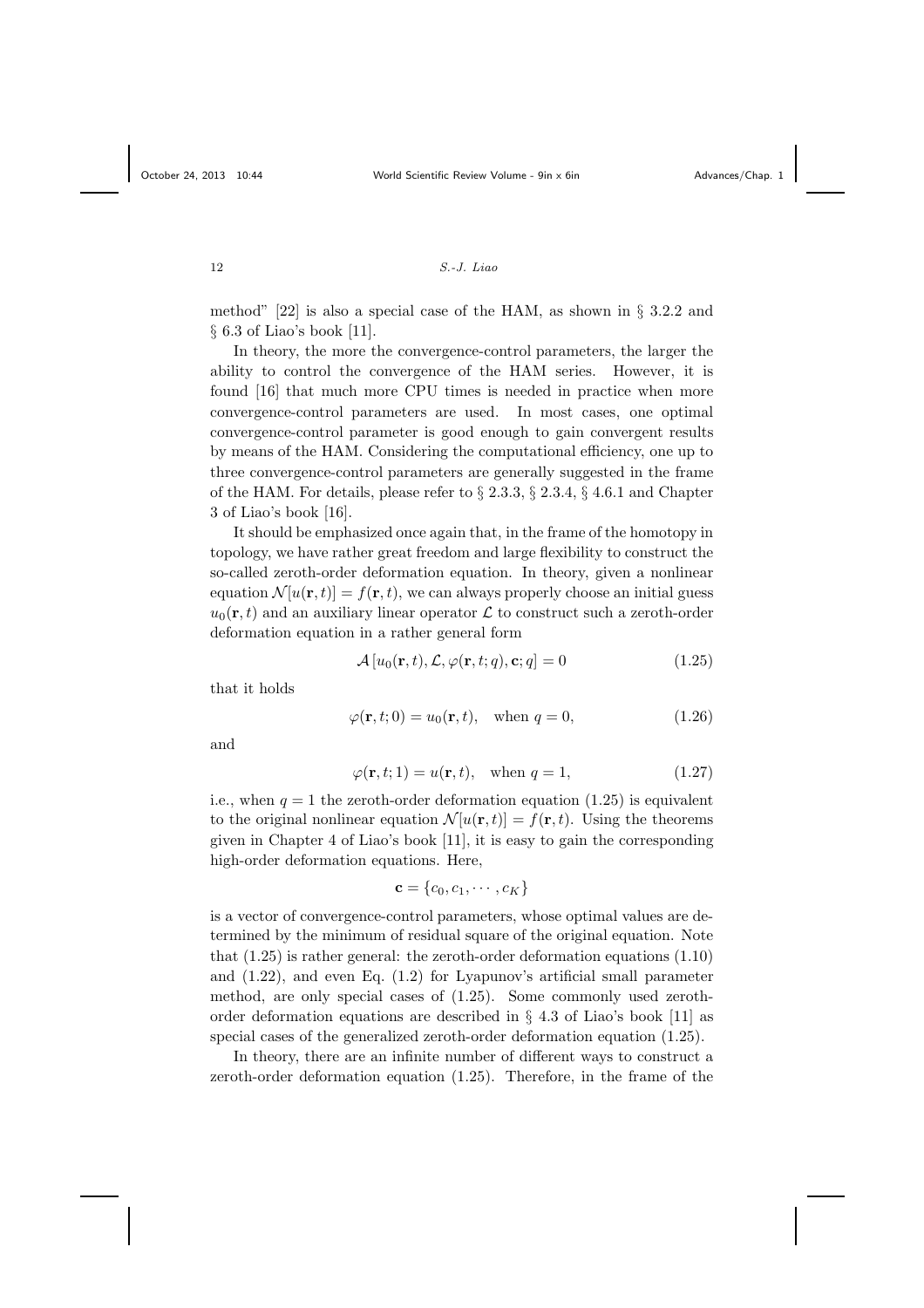HAM, we indeed have huge freedom and flexibility. Such kind of freedom and flexibility comes from the homotopy, a basic concept in topology. In theory, this kind of freedom and flexibility provides us great ability to solve some interesting but challenging nonlinear problems (some of them are suggested below in  $\S 1.5$  of this chapter), if we can clearly know how to use them in a proper way with stimulated imagination!

In practice, it is suggested to firstly use the zeroth-order deformation equation (1.10), since it works for most of nonlinear problems, as illustrated by Liao [10, 11]. If unsuccessful, one can further attempt a little more complicated zeroth-order deformation equations, such as (1.22). Finally, we emphasize once again that, in theory, one has huge freedom to construct a zeroth-order deformation equation (1.25) satisfying both of (1.26) and (1.27), as long as one clearly knows how to use such kind of freedom.

# 1.3.2. Spectral HAM and complicated auxiliary operator

Although the HAM provides us great freedom to choose the auxiliary linear operator  $\mathcal{L}$ , it might be difficult to solve the linear high-order deformation equation (1.15) or (1.23) exactly, if  $\mathcal L$  is complicated. This is mainly because most of linear differential equations have no closed-form solutions, i.e. their solutions are mostly expressed by an infinite series. So, in order to exactly solve high-order deformation equations in the frame of the HAM, we often should choose a reasonable but simple enough auxiliary linear operator  $\mathcal{L}$ . This, however, restricts the applications of the HAM.

This is the main reason why only a few simple auxiliary linear operators, such as

$$
\mathcal{L}u = u', \quad \mathcal{L}u = xu' + u, \quad \mathcal{L}u = u' + u, \quad \mathcal{L}u = u'' + u
$$

and so on, have been mostly used in the frame of the HAM, where the prime denotes the differentiation with respect to x. These auxiliary linear operators correspond to some fundamental functions such as polynomial, exponential, trigonometric functions and their combination.

There are many special functions governed by linear differential equations. Although many solutions can expressed by these special functions, they are hardly used in the frame of the HAM up to now, because the corresponding high-order deformation equations often become more and more difficult to solve. This is a pity, since in theory the HAM indeed provides us freedom to use special functions to express solutions of many nonlinear differential equations. Currently, Van Gorder [23] made an inter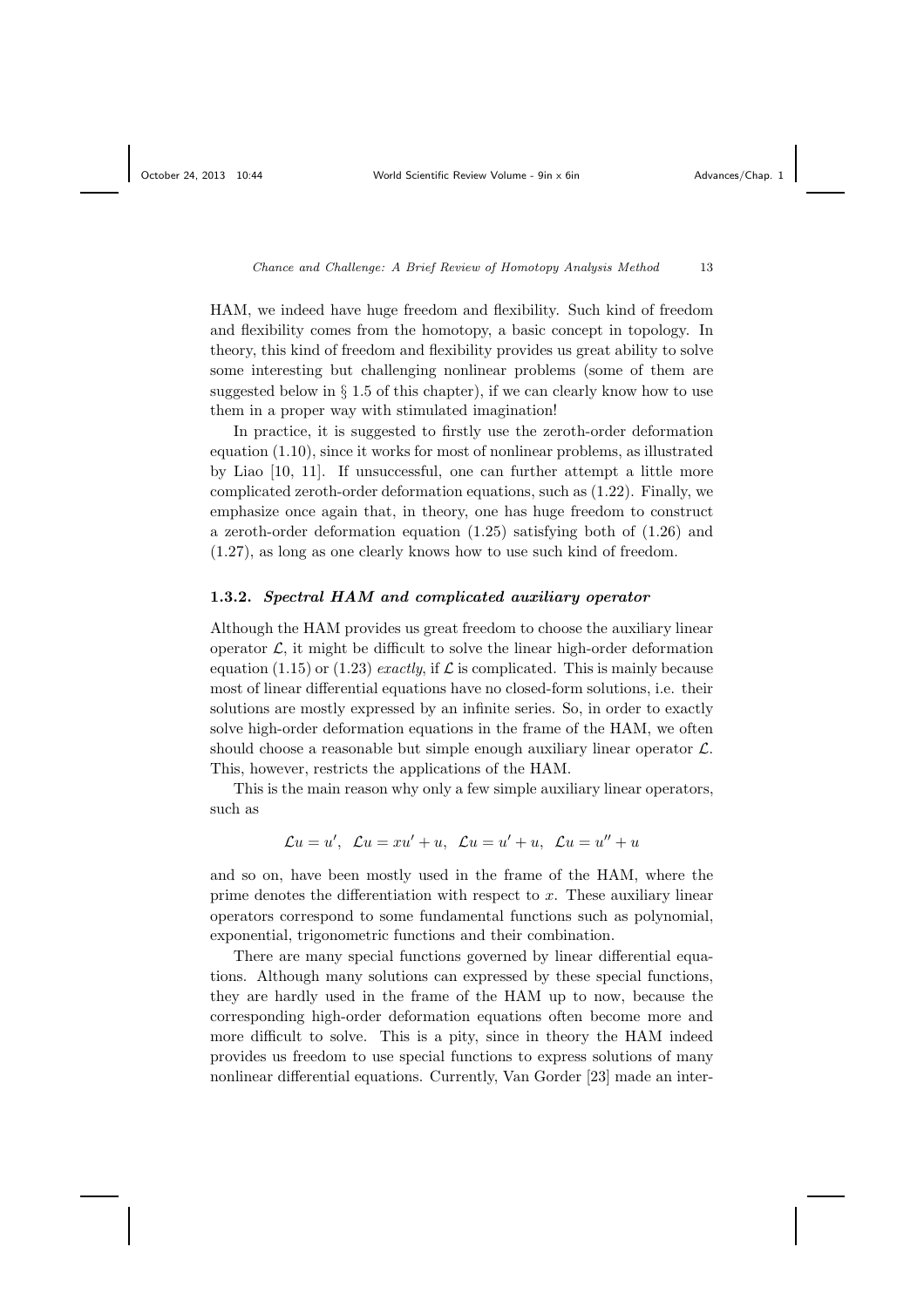esting attempt in this direction. In the frame of the HAM, Van Gorder [23] expressed analytic approximations of the Fitzhugh–Nagumo equation by means of error function, Gaussian function and so on. The key is that Van Gorder [23] chose such an auxiliary linear operator

$$
\mathcal{L}u = u'' + \left(\frac{2z^2 - 1}{z}\right)u',
$$

where the prime denotes the differentiation with respect to  $z$ , and especially such a proper auxiliary function  $H(z) = z|z|$ , that the corresponding highorder deformation equations can be solved easily. For details, please refer to Van Gorder [23], Vajravelu and Van Gorder [24] and § 4.6 of this book. This example illustrates once again that the HAM indeed provides us great freedom, i.e. lots of possibilities. The key is how to use such kind of freedom!

Generally speaking, solution of a complicated linear ODE/PDE should be expressed in a series with an infinite number of terms. Mathematically, such a series leads to the larger and larger difficulty to gain higher-order analytic approximations of a nonlinear problem. Fortunately, from physical viewpoint, it is often accurate enough to have analytic approximations with many enough terms. Currently, using the Schmidt-Gram process, Zhao, Lin and Liao [25] suggested an effective truncation technique in the frame of the HAM, which can be used to greatly simplify the right-hand side of the high-order deformation equations, such as  $(1.15)$  and  $(1.23)$ , prior to solving them. In this way, much CPU time can be saved, even without loss of accuracy.

In 2010, Motsa et al. [26, 27] suggested the so-called "spectral homotopy analysis method" (SHAM) using the Chebyshev pseudospectral method to solve the linear high-order deformation equations and choosing the auxiliary linear operator  $\mathcal L$  in terms of the Chebyshev spectral collocation differentiation matrix [28]. In theory, any a continuous function in a bounded interval can be best approximated by Chebyshev polynomial. So, the SHAM provides us larger freedom to choose the auxiliary linear operator  $\mathcal L$  and initial guess in the frame of the HAM. It is valuable to expand the SHAM for nonlinear partial differential equations. Besides, it is easy to employ the optimal convergence-control parameter in the frame of the SHAM. Thus, the SHAM has great potential to solve more complicated nonlinear problems, although further modifications in theory and more applications are needed. For the details about the SHAM, please refer to [26, 27] and Chapter 3 of this book.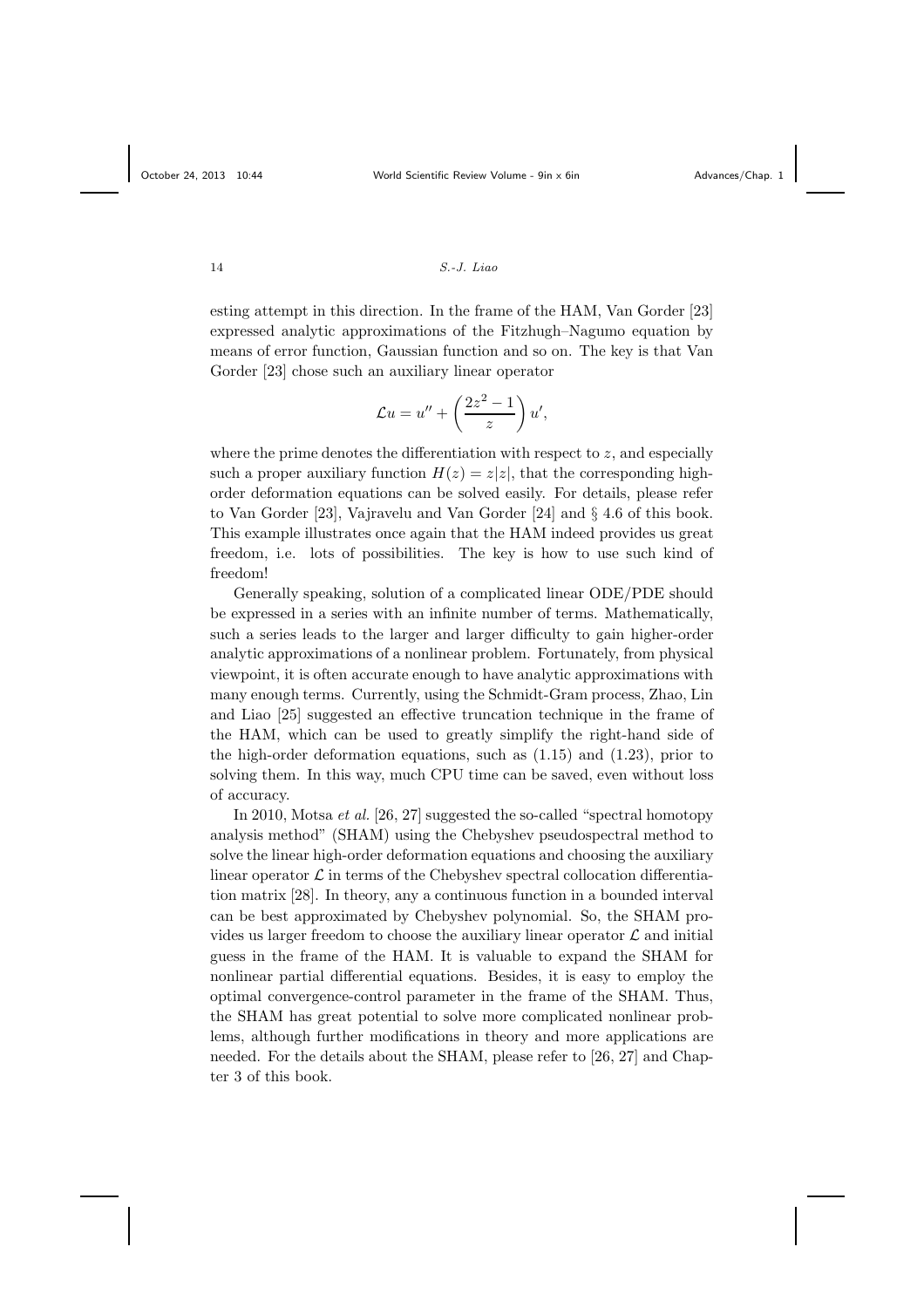Chebyshev polynomial is just one of special functions. There are many other special functions such as Hermite polynomial, Legendre polynomial, Airy function, Bessel function, Riemann zeta function, hypergeometric functions, error function, Gaussian function and so on. Since the HAM provides us extremely large freedom to choose auxiliary linear operator  $\mathcal L$ and initial guess, it should be possible to develop a "generalized spectral HAM" which can use proper special functions for some nonlinear problems. Especially, combined the SHAM [26, 27] with the above-mentioned truncation technique suggested by Zhao, Lin and Liao [25], it would be possible to use, when necessary, more complicated auxiliary linear operators in the frame of the HAM so that some difficult nonlinear problems can be solved.

#### 1.3.3. Predictor HAM and multiple solutions

Many nonlinear boundary value problems have multiple solutions. In general, it is difficult to gain these dual solutions by means of numerical techniques, mainly because dual solutions are often strongly dependent upon initial conditions but we do not know how to choose them exactly. Comparatively speaking, it is a little more convenient to use analytic approximation methods to search for multiple solutions of nonlinear problems, since analytic methods admit unknown variables in initial guess.

For example, let us consider a second-order nonlinear differential equation of a two-point boundary value problem:

$$
\mathcal{N}[u(x)] = 0, \quad u(0) = a, \quad u(1) = b,\tag{1.28}
$$

where  $\mathcal N$  is a 2nd-order nonlinear differential operator, a and b are known constants, respectively. Assume that there exist multiple solutions  $u(x)$ . These multiple solutions must have something different. Without loss of generality, assume that they have different first-order derivative  $u'(0) = \sigma$ , where  $\sigma$  is unknown.

Obviously, different initial guess  $u_0(x)$  might lead to multiple solutions. Fortunately, the HAM provides us great freedom to choose initial guess  $u_0(x)$ . As mentioned before, such kind of freedom is one cornerstone of the HAM. So, in the frame of the HAM, it is convenient for us to choose such an initial guess  $u_0(x)$  that it satisfies not only the two boundary conditions  $u(0) = a, u(1) = b$  but also the additional condition  $u'(0) = \sigma$ . In this way, the initial guess  $u_0(x)$  contains an unknown parameter  $\sigma$ , called by Liao (see Chapter 8 of [11]) the *multiple-solution-control parameter*. Then, the analytic approximations gained by the HAM contain at least two un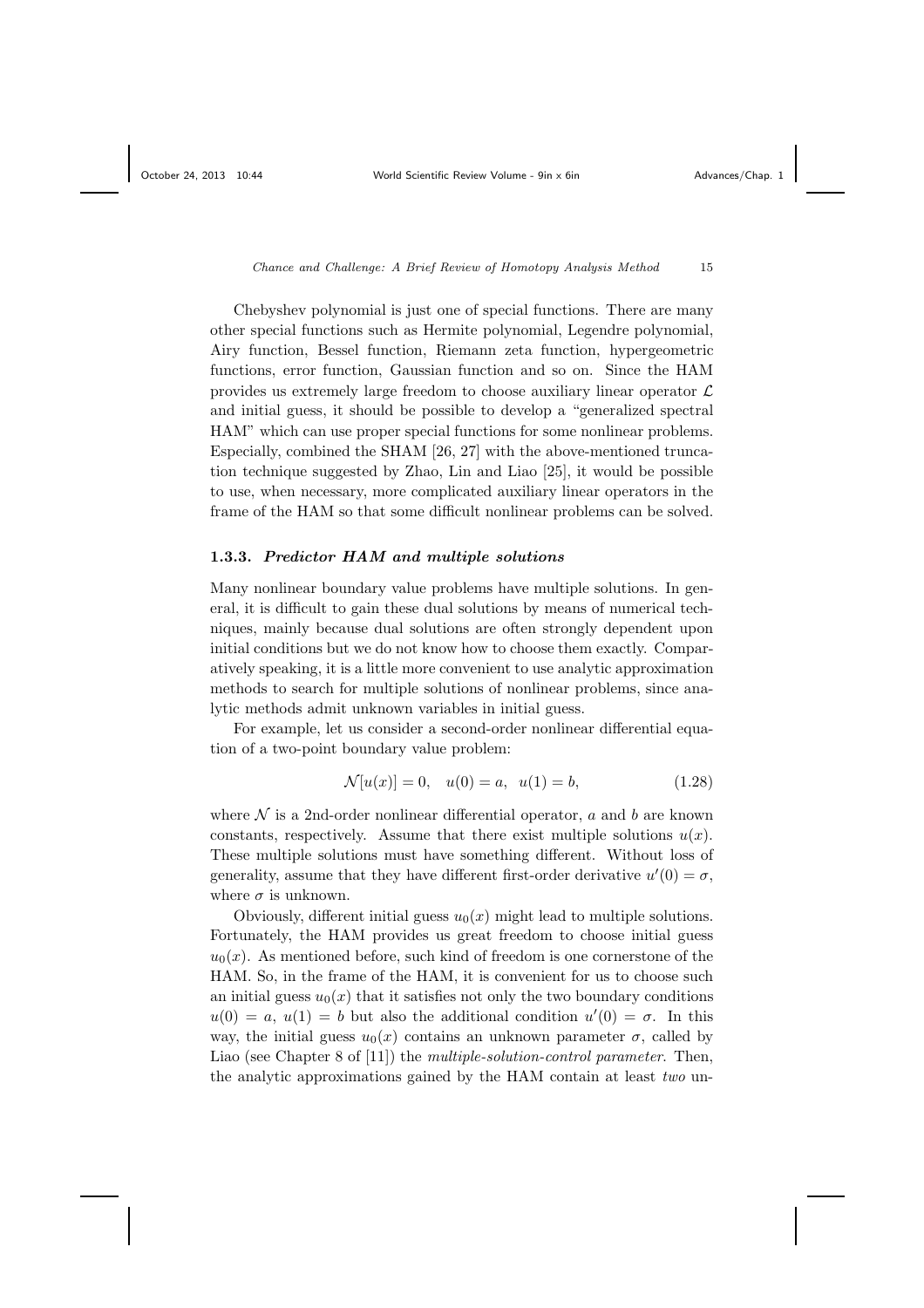known auxiliary parameters: the convergence-control parameter  $c_0$  and the multiple-solution-control parameter  $\sigma$ . As suggested by Liao (see Chapter 8) of [11]), the optimal values of  $c_0$  and  $\sigma$  can be determined by the minimum of the residual square of governing equations. In this way, multiple solutions of some nonlinear differential equations can be gained, as illustrated by Liao (see Chapter 8 of [11]).

In the frame of the HAM, Abbasbandy and Shivanian [29, 30] developed a differential but rather interesting approach to gain dual solutions, namely the Predictor HAM (PHAM). For simplicity, let us use the same equation (1.28) as an example to describe its basic ideas. First of all, an additional condition such as  $u'(0) = \sigma$  is introduced with the unknown parameter  $\sigma$ . Then, in the frame of the HAM, one solves the nonlinear differential equation  $\mathcal{N}[u(x)] = 0$ , but with the two boundary conditions  $u'(0) = \sigma$ and  $u(1) = b$ . Then,  $u(0)$ , the HAM approximation at  $x = 0$ , contains at least two unknown parameters: one is the so-called convergence-control parameter  $c_0$ , the other is  $\sigma = u'(0)$ , called the multiple-solution-control parameter by Liao (see Chapter 8 of [11]) in the above-mentioned approach. Substituting the expression of  $u(0)$  into the boundary condition  $u(0) = a$ gives a nonlinear algebraic equation about  $c_0$  and  $\sigma$ . From the physical viewpoint,  $\sigma = u'(0)$  has physical meanings, but the convergence-control parameter  $c_0$  does not. If the order of approximation is high enough, one can gain convergent, accurate enough multiple values of  $\sigma$  for properly chosen values of  $c_0$  in a finite interval, as illustrated in [29, 30]. In this way, one can find multiple solutions of a given nonlinear problem. For details, please refer to Chapter 2 of this book.

In the frame of the HAM, some new branches of solutions for viscous boundary-layer flows were found [31, 32], and the multiple equilibriumstates of resonant waves in deep water [33] and in finite water depth [34] were discovered for the first time, to the best of author's knowledge. All of these illustrate the potential, novelty and validity of the HAM to give something new and different. This is a superiority of the HAM to numerical methods and some other analytic approximation techniques. Certainly, it is valuable to apply the HAM to discover some new solutions of other nonlinear problems!

# 1.3.4. Convergence condition and HAM-based software

Theoretically speaking, the HAM indeed provides us great freedom to choose initial guess, auxiliary linear operator, convergence-control parame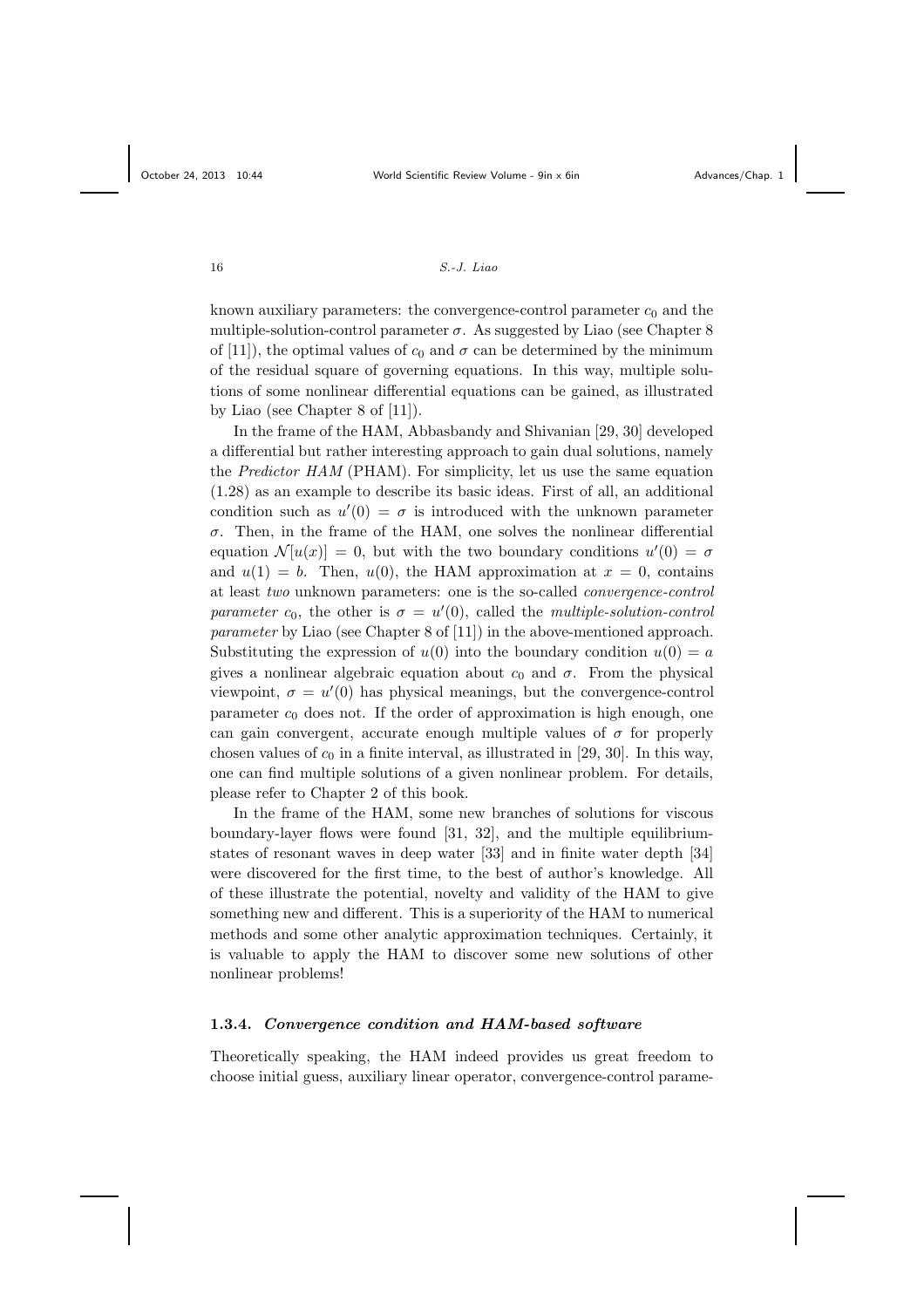ter, equation-type and solution-expression of high-order deformation equation, and so on. However, it is still not very clear how to use these freedom in the frame of the HAM, mainly because little mathematical theorems have been proved in an abstract way.

Some studies on the stability of auxiliary linear operator and convergence-control parameter of the HAM are described in Chapter 4 of this book. Some current works about convergence condition of the HAM series are described in Chapter 5.

It should be especially emphasized that Park and Kim [35, 36] successfully applied the HAM to solve a few classic problems in finance, and gave convergence conditions for their analytic approximations. It is rather interesting that they even gave an error estimation for their analytic approximations in [36]. Currently, Park and Kim used the HAM to solve an abstract linear problem with respect to bounded linear operators from a Banach space to a Banach space, and rigorously proved that the homotopy solution exists in the sense that a series of the problem converges in a Banach norm sense if the linear operator satisfies some mild conditions. Their fantastic works are very important, and might pioneer a new research direction and style (i.e. abstract proof) in the frame of the HAM. Such kind of abstract mathematical theorems in the frame of the HAM are more valuable and useful, if nonlinear governing equations and especially the influence of the convergence-control parameter on the convergence could be considered.

On the other side, the HAM has been successfully applied to numerous nonlinear problems in various fields of science and engineering. These applications show the general validity and novelty of the HAM. Unfortunately, it is impossible to mention all of them here in details. As examples among these numerous applications, a HAM-based approach about boundary-layer flows of nanofluid is given in Chapter 6 of this book. In addition, an application of the HAM for time-fractional boundary-value problem is illustrated in Chapter 7.

To simplify some applications of the HAM, two HAM-based software were developed. The HAM-based Maple package NOPH (version 1.0.2) for periodic oscillations and limit cycles of nonlinear dynamic systems is described in Chapter 8 of this book with various applications. It is free available online at

### http://numericaltank.sjtu.edu.cn/NOPH.htm

with a simple user's guide. Besides, the HAM-based Mathematica package BVPh (version 2.0) for coupled nonlinear ordinary differential equations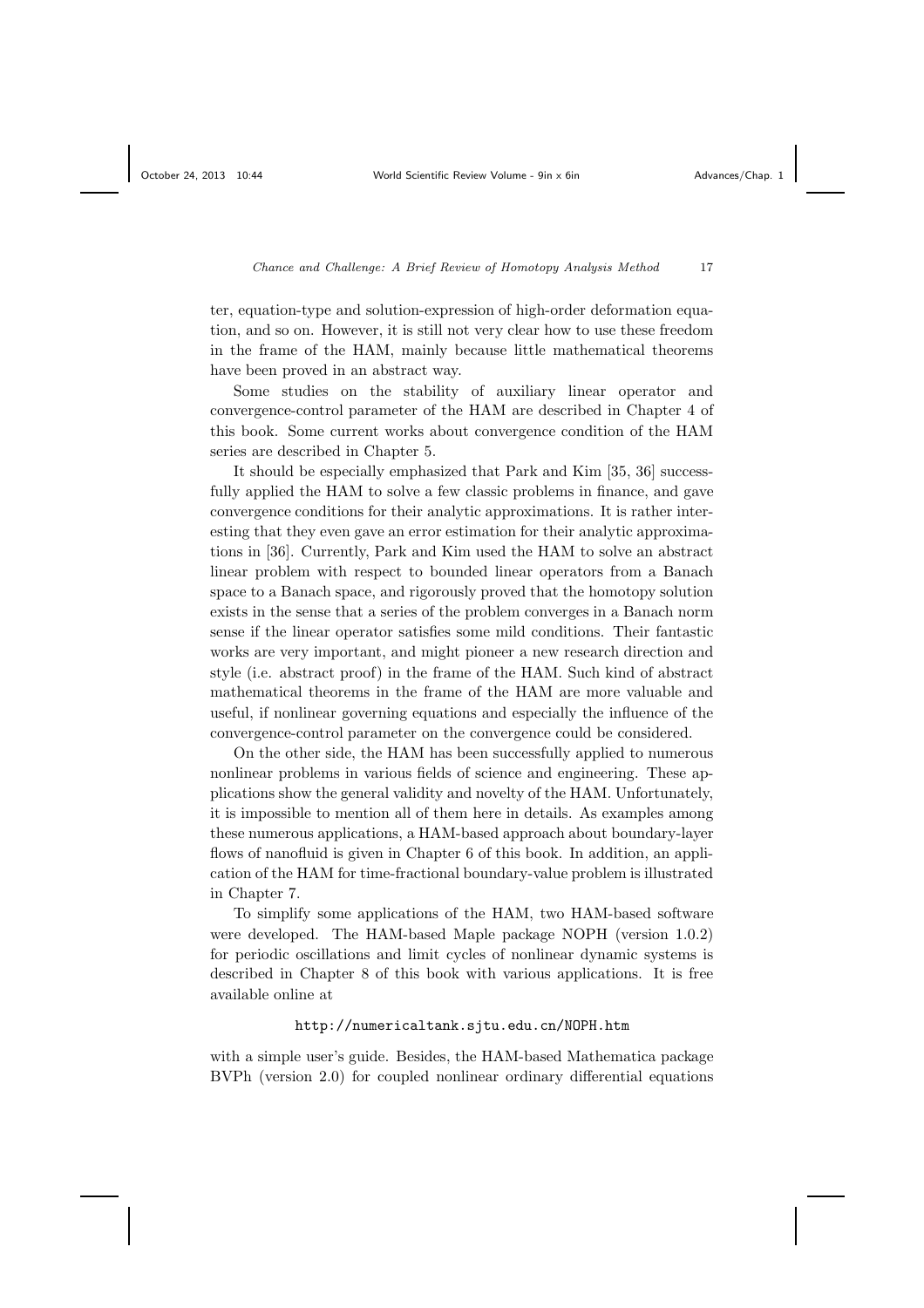with boundary conditions at multiple points are given in Chapter 9 of this book. It is free available online at

#### http://numericaltank.sjtu.edu.cn/BVPh.htm

with a simple user's guide and some examples of application. Both of these two HAM-based software are easy-to-use and user-friendly. They greatly simplify some applications of the HAM, and are especially helpful for the beginners of the HAM.

#### 1.4. Relationships to other methods

In pure mathematics, the homotopy is a fundamental concept in topology and differential geometry. The concept of homotopy can be traced back to Jules Henri Poincaré (1854–1912), a French mathematician. A homotopy describes a kind of continuous variation (or deformation) in mathematics. For example, a circle can be continuously deformed into a square or an ellipse, the shape of a coffee cup can deform continuously into the shape of a doughnut but cannot be distorted continuously into the shape of a football. Essentially, a homotopy defines a connection between different things in mathematics, which contain same characteristics in some aspects. In pure mathematics, the homotopy is widely used to investigate existence and uniqueness of solutions of some equations, and so on.

In applied mathematics, the concept of homotopy was used long ago to develop some numerical techniques for nonlinear algebraic equations. The so-called "differential arc length homotopy continuation method" were proposed in 1970s by Keller [37, 38]. However, the global homotopy methods can be traced as far back as the work of Lahaye [39] in 1934. To solve a nonlinear algebraic equation  $f(x) = 0$  by means of the homotopy continuation method, one first constructs such a homotopy

$$
H(x,q) = q f(x) + (1-q) g(x), \qquad (1.29)
$$

where  $q \in [0, 1]$  is the homotopy parameter,  $g(x)$  is a function for which a zero is known or readily obtained. As discussed by Wayburn and Seader [40], the choice of  $g(x)$  is arbitrary, but the two most widely used functions are the Newton homotopy

$$
H(x,q) = q f(x) + (1-q) [f(x) - f(x_0)],
$$

and the fixed-point homotopy

$$
H(x,q) = q f(x) + (1 - q) (x - x_0),
$$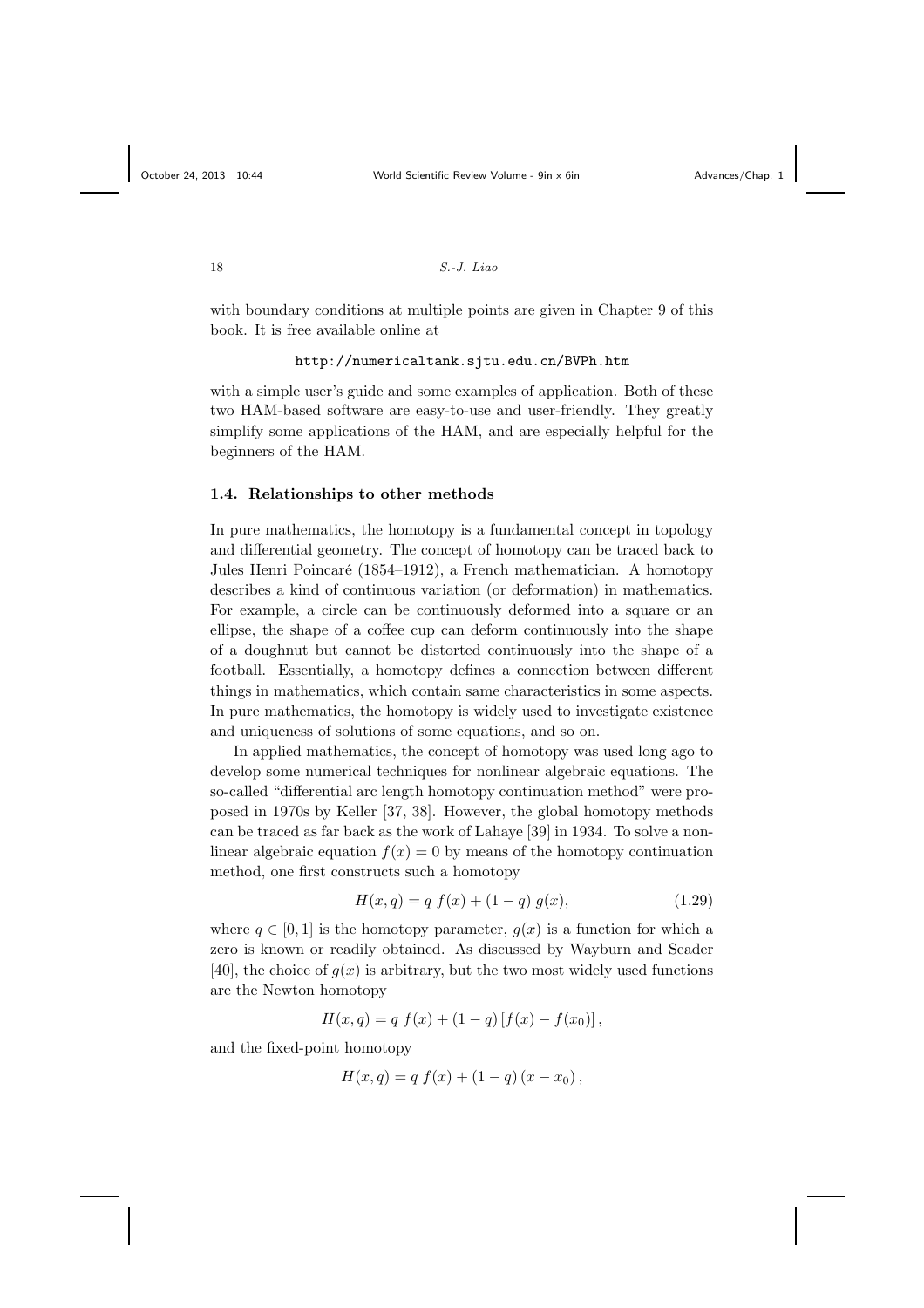where  $x_0$  is an arbitrary starting point. The locus of solutions defines the homotopy path that is tracked with some continuation method. Consequently, homotopy continuation methods consist not only of the homotopy equation itself, but also the homotopy path tracking method, i.e. of some continuation strategy.

Homotopy continuation methods are usually based upon differentiating the homotopy equation  $(1.29)$  with respect to the arc length s, which gives the equation

$$
\frac{\partial H}{\partial x}\frac{dx}{ds} + \frac{\partial H}{\partial q}\frac{dq}{ds} = 0.
$$
\n(1.30)

Taking into account the arc-length relation

$$
\left(\frac{dx}{ds}\right)^2 + \left(\frac{dq}{ds}\right)^2 = 1
$$

and the initial condition  $H(x_0, 0) = 0$ , we obtain an initial value problem. Then, path tracking based on the initial value problem is numerically carried out with a predictor-corrector algorithm to gain a solution of the original equation  $f(x) = 0$ . Some elegant theorems of convergence are proved in the frame of the homotopy continuation method. For details of the homotopy continuation method, please refer to [41–49].

Unlike the homotopy continuation method that is a global convergent numerical method mainly for nonlinear *algebraic* equations, the HAM is a kind of analytic approximation method mainly for nonlinear differential equations. So, the HAM is essentially different from the homotopy continuation method, although both of them are based on the homotopy, the basic concept of the topology. Note that the HAM uses much more complicated homotopy equation  $(1.10)$  or  $(1.22)$  than  $(1.29)$  for the homotopy continuation method. Furthermore, the HAM provides larger freedom to choose the auxiliary linear operator  $\mathcal{L}$ . Most importantly, the so-called convergence-control parameter  $c_0$  is introduced for the first time, to the best of our knowledge, in the homotopy equation (1.10) or (1.22) so that the HAM provides us a convenient way to guarantee the convergence of series series. Note that the homotopy equation (1.29) of the homotopy continuation method does not contain such kind of convergence-control parameter at all. So, the convergence-control parameter  $c_0$  is indeed a novel. In fact, it is the convergence-control parameter  $c_0$  which differs the HAM from all other analytic approximation methods.

In addition, the HAM logically contains many other analytic approximation methods and thus is rather general. For example, it has been generally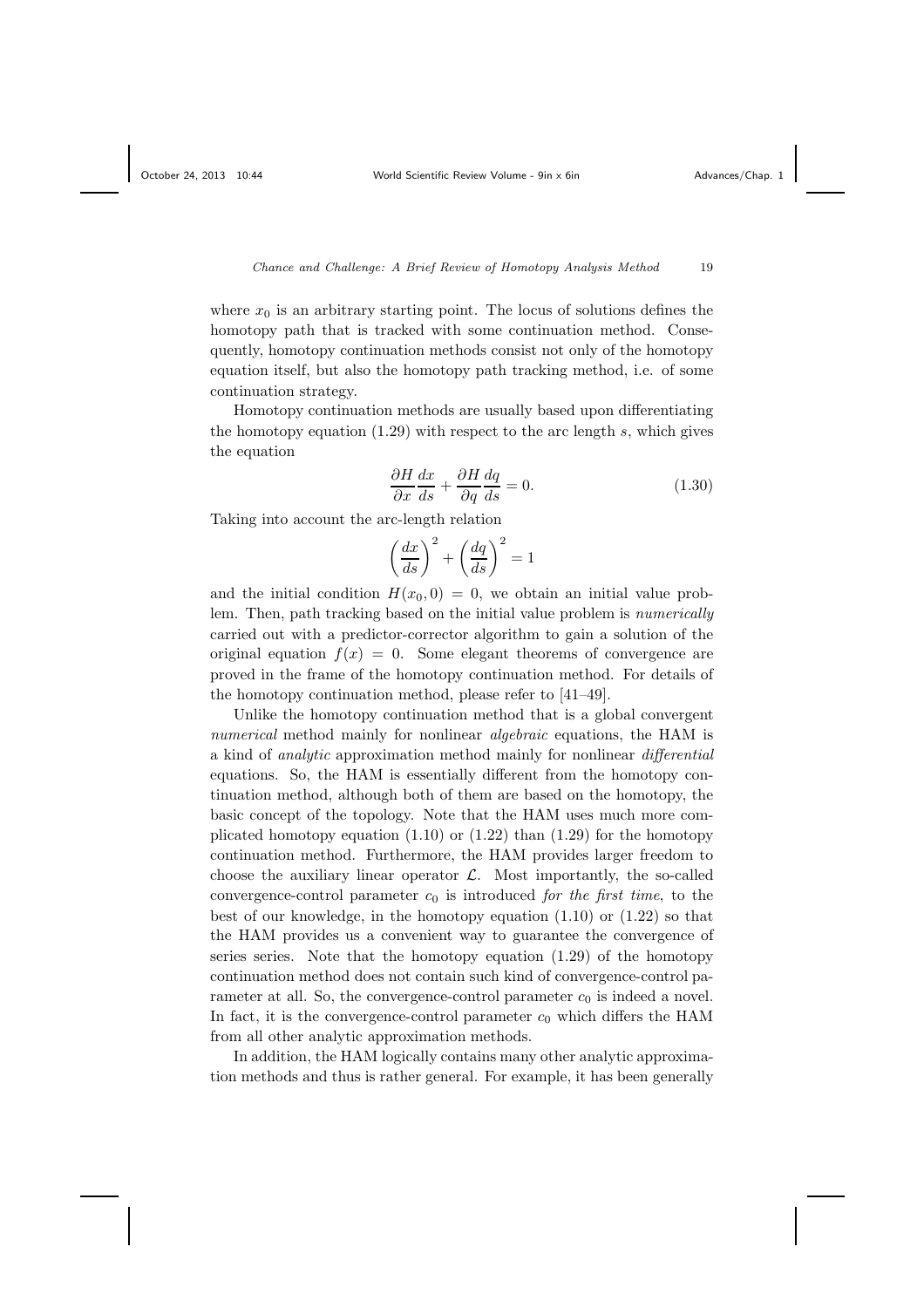proved [10–13] that the Lyapunov's artificial small parameter method [5], the Adomian decomposition method  $[6-8]$ , the  $\delta$ -expansion method [18] are only special cases of the HAM for some specially chosen auxiliary linear operator  $\mathcal L$  and convergence-control parameter  $c_0$ . Furthermore, the socalled "optimal homotopy asymptotic method" [22] developed in 2008 is also a special case of the homotopy equation (1.22) when  $K \to +\infty$ , too, as pointed out by Liao (see  $\S 6.3$  of Liao's book [11]).

Especially, the so-called "homotopy perturbation method" (HPM) [19] proposed by Jihuan He in 1998 (six years later after Liao [9] proposed the early HAM in 1992) was only a special case of the HAM when  $c_0 = -1$ , as proved in [20], and thus it has "nothing new except its name" [20]. Some results given by the HPM are divergent even in the whole interval except the given initial/boundary conditions, and thus "it is very important to investigate the convergence of approximation series, otherwise one might get useless results", as pointed out by Liang and Jeffrey [21]. For more details, see § 6.2 of Liao's book [11].

In addition, even the famous Euler transform in calculus can be derived in the frame of the HAM (see Chapter 5 of Liao's book [11]). This provides us a theoretical cornerstone for the validity and generality of the HAM.

In summary, based on the concept of homotopy topology, the HAM is a novel analytic approximation method for highly nonlinear problems, with great freedom and flexibility to choose equation-type and solution expression of high-order approximation equations and also with a convenient way to guarantee the convergence, so that it might overcome restrictions of perturbation techniques and other non-perturbation methods.

#### 1.5. Chance and challenge: some suggested problems

Any truly new methods should give something novel and/or different, or solve some difficult problems that can not be solved with satisfaction by other methods.

Unlike other analytic approximation methods, the HAM provides us great freedom and flexibility to choose equation-type and solution expression of high-order approximation equations, and especially a simple way to guarantee the convergence of solution series. Thus, the HAM provides us a large possibility and chance to give something novel or different, and to attack some difficult nonlinear problems. For example, some new solutions [31, 32] of boundary-layer flows have been found by means of the HAM, which had been neglected even by numerical techniques and had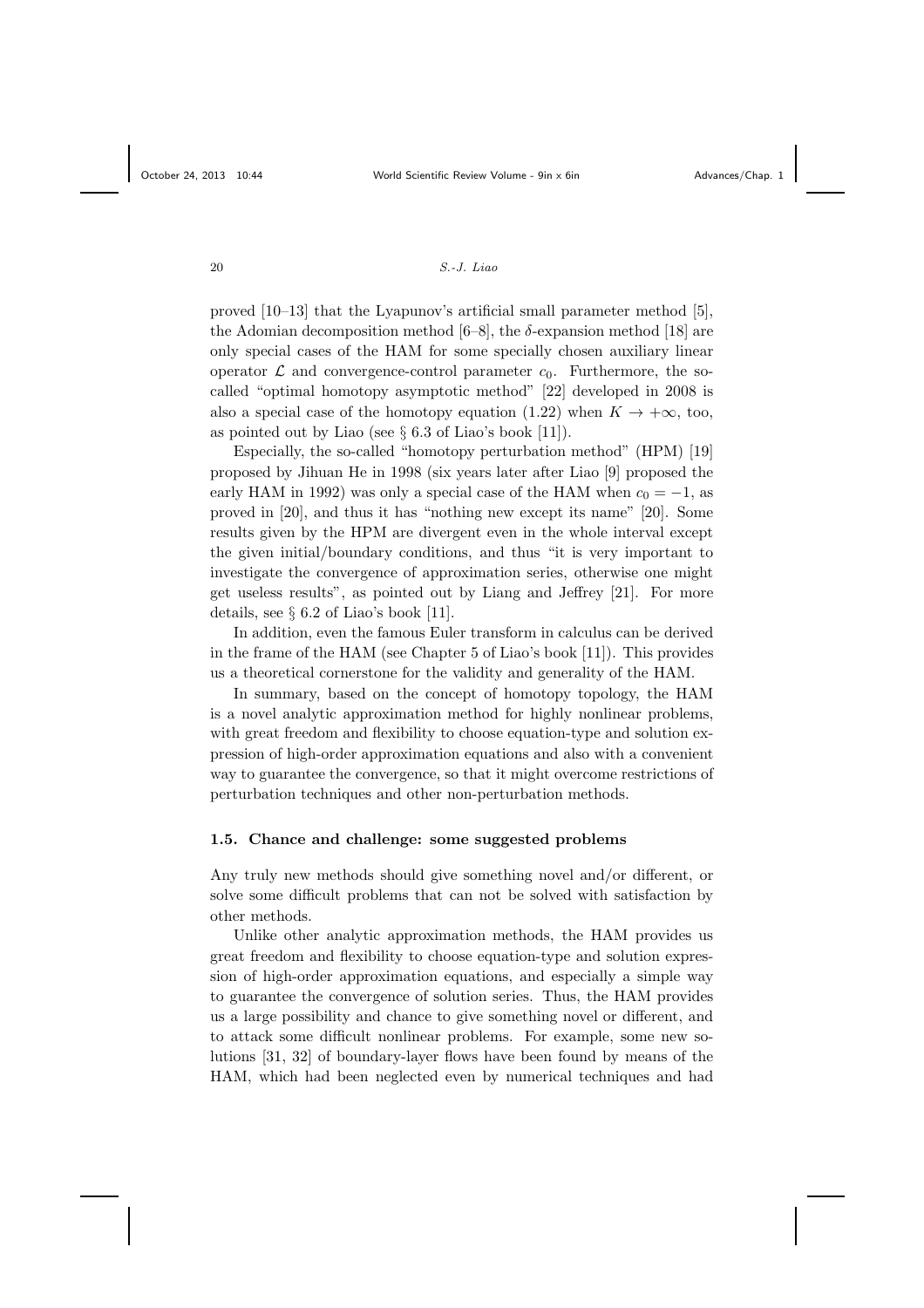been never reported. Some analytic approximations for the optimal exercise boundary of American put option were given, which are valid from a couple of years (see [50, 51]) up to even 20 years (see Chapter 13 of Liao's book [11]) prior to expiry, and thus much better than the asymptotic/perturbation approximations that are often valid only for a couple of days or weeks. Besides, the HAM has been successfully employed to solve some complicated nonlinear PDEs: the multiple equilibrium-states of resonant waves in deep water [33] and in finite water depth [34] were discovered by means of the HAM for the first time, to the best of our knowledge, which greatly deepen and enrich our understandings about resonant waves.

All of these successful applications show the originality, validity and generality of the HAM for nonlinear problems, and encourage us to apply the HAM to attack some famous, challenging nonlinear problems. Some of these problems are suggested below for the HAM community, especially for brave, enterprising, young researchers.

#### 1.5.1. Periodic solutions of chaotic dynamic systems

It is well known that chaotic dynamic systems have the so-called "butterfly effect" [52, 53], say, the computer-generated numerical simulations have sensitive dependence to initial conditions (SDIC). For example, the nonlinear dynamic system of Lorenz equations [52]

$$
\dot{x} = \sigma (y - x), \qquad (1.31)
$$

$$
\dot{y} = r \, x - y - x \, z,\tag{1.32}
$$

$$
\dot{z} = x y - b z, \tag{1.33}
$$

has chaotic solution in case of  $r = 28$ ,  $b = 8/3$  and  $\sigma = 10$  for most of given initial conditions  $x_0, y_0, z_0$  of  $x, y, z$  at  $t = 0$ . However, for some special initial conditions such as

$$
x_0 = -13.7636106821, y_0 = -19.5787519424, z_0 = 27;
$$
  
\n
$$
x_0 = -9.1667531454, y_0 = -9.9743951128, z_0 = 27;
$$
  
\n
$$
x_0 = -13.5683173175, y_0 = -19.1345751139, z_0 = 27,
$$

the above dynamic system of Lorenz equation has unstable periodic solutions, as reported by Viswanath [54].

A periodic solution  $u(t)$  with the period T has the property

$$
u(t) = u(t + nT)
$$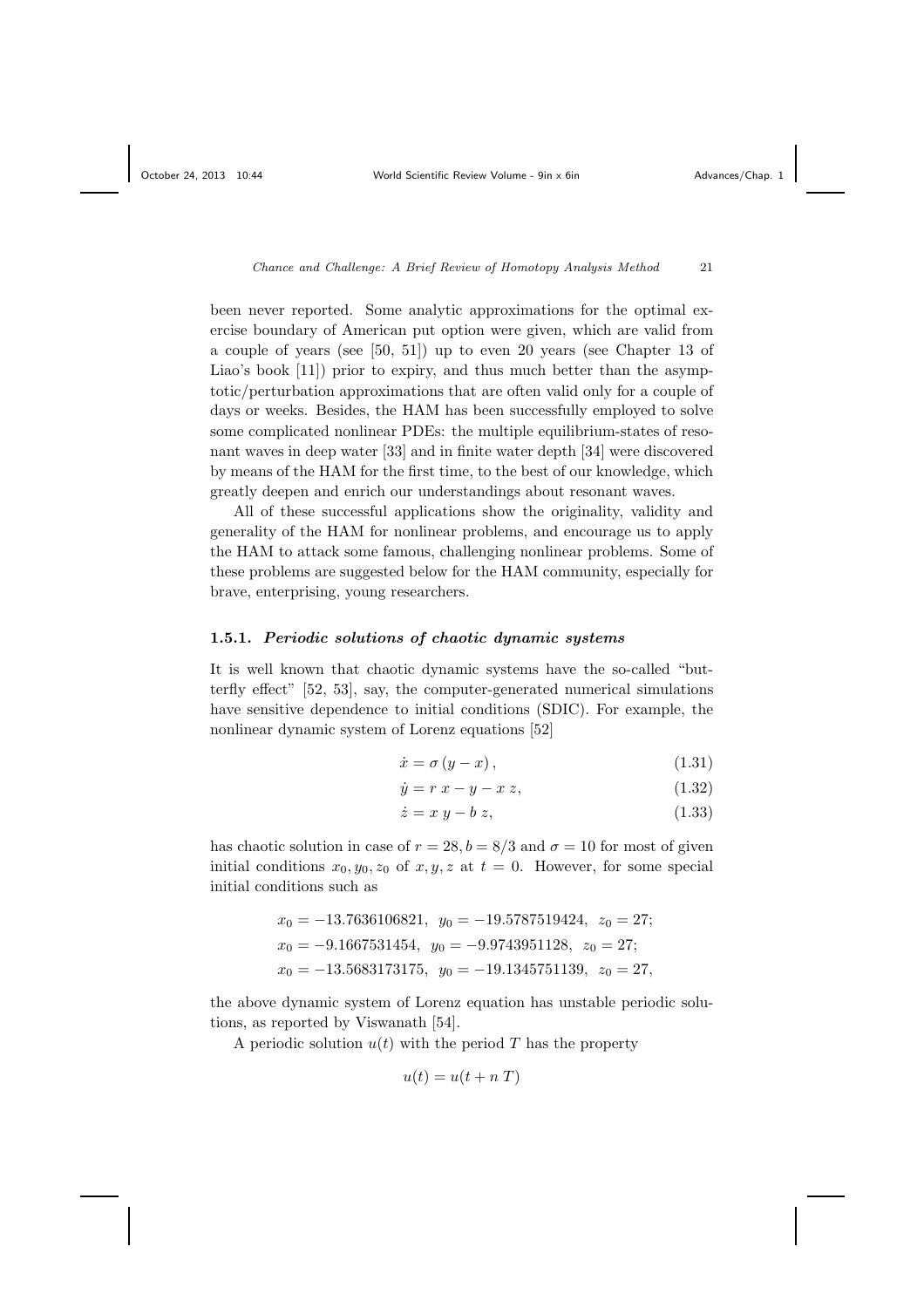for arbitrary time  $t > 0$  and arbitrary integers n, even if  $t \to +\infty$  and  $n \to \infty$ . This property *cannot* be checked strictly by means of numerical approaches, since all numerical integration simulations are gained in a finite interval of time. Naturally, a periodic solution should be expressed analytically by periodic base functions such as trigonometric functions. So, theoretically speaking, it is inherently better to use analytic approximation methods to search for periodic solutions of chaotic dynamic systems than numerical ones.

In fact, as illustrated by Liao in Chapter 13 of his book [10], the HAM can be employed to gain periodic solution of nonlinear dynamic systems. Can we employ the HAM to gain the above-mentioned unstable periodic solutions of Lorenz equation found by Viswanath [54]? More importantly, it would be very interesting if the HAM could be employed to find some new periodic solutions of Lorenz equation with physical parameters leading to chaos! This is mainly because Lorenz equation is one of the most famous ones in nonlinear dynamics and nonlinear science.

# 1.5.2. Periodic orbits of Newtonian three-body problem

Let us consider one of the most famous problem in mechanics and applied mathematics: the Newtonian three-body problem, say, the motion of three celestial bodies under their mutual gravitational attraction. Let  $x_1, x_2, x_3$ denote the three orthogonal axes. The position vector of the ith body is expressed by  $\mathbf{r}_i = (x_{1,i}, x_{2,i}, x_{3,i})$ , where  $i = 1, 2, 3$ . Let T and L denote the characteristic time and length scales, and  $m<sub>i</sub>$  the mass of the *i*th body, respectively. Using Newtonian gravitation law, the motion of the three bodies are governed by the corresponding non-dimensional equations

$$
\ddot{x}_{k,i} = \sum_{j=1, j \neq i}^{3} \rho_j \frac{(x_{k,j} - x_{k,i})}{R_{i,j}^3}, \quad k = 1, 2, 3,
$$
\n(1.34)

where

$$
R_{i,j} = \left[\sum_{k=1}^{3} (x_{k,j} - x_{k,i})^2\right]^{1/2}
$$
 (1.35)

and

$$
\rho_i = \frac{m_i}{m_1}, \quad i = 1, 2, 3 \tag{1.36}
$$

denotes the ratio of the mass.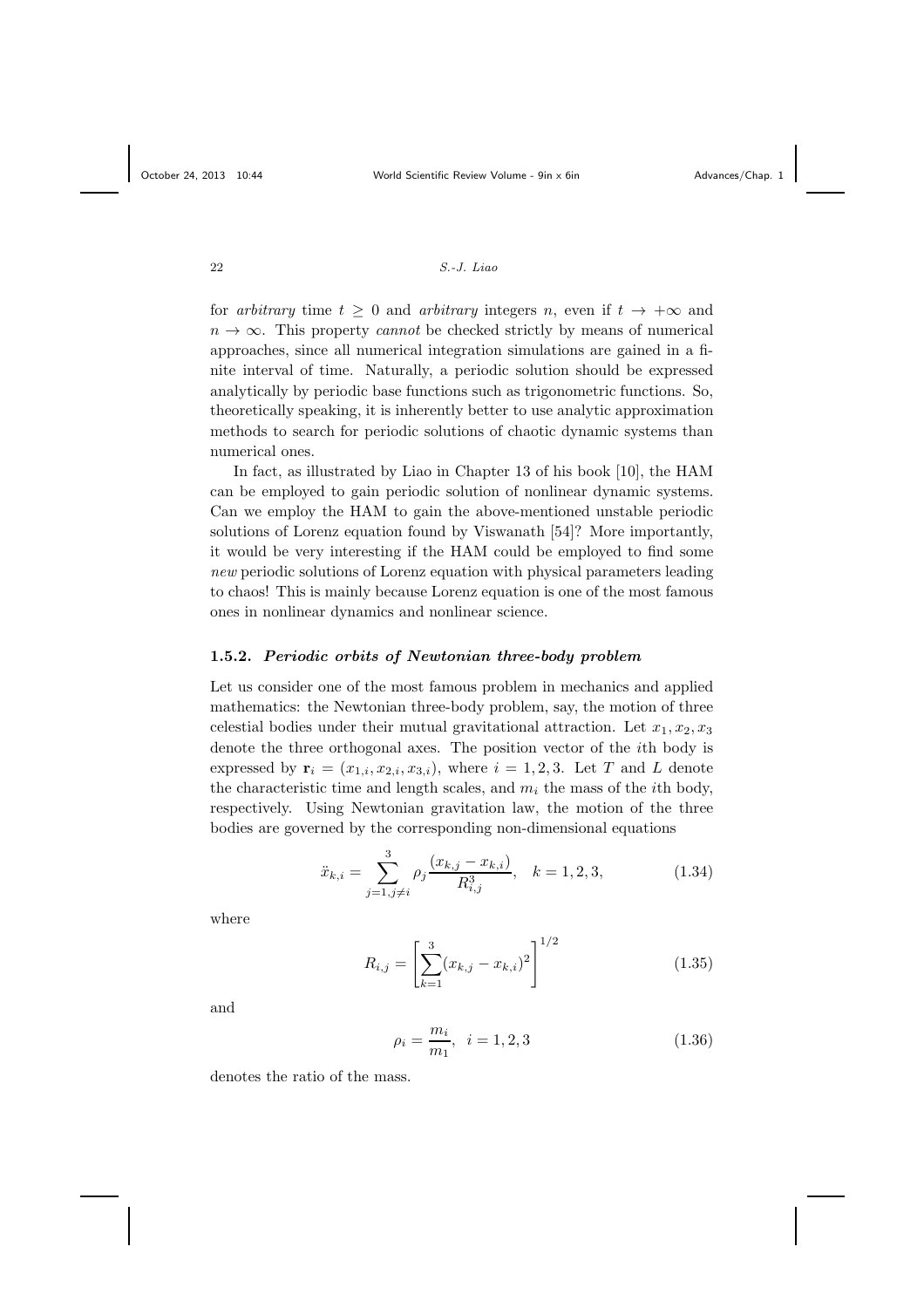According to H. Poincaré, orbits of three-body problem are unintegrable in general. Although chaotic orbits of three-body problems widely exist, three families of periodic orbits were found:

- (1) the Lagrange–Euler family, dating back to the analytical solutions in the 18th century (one recent orbit was given by Moore [55]);
- $(2)$  the Broucke–Hadjidemetriou–Hénon family, dating back to the mid-1970s [56–61];
- (3) the Figure-8 family, discovered in 1993 by Moore [55] and extended to the rotating cases [62–65].

Note that nearly all of these reported periodic orbits are planar. In 2013,  $\text{Suvakov and Dmitrašinović [66] found that there exist four classes of planar }$ periodic orbits of three-body problem, with the above three families belonging to one class. Besides, they reported three new classes of planar periodic orbits and gave the corresponding initial conditions for each class. For the details of their 15 planar periodic orbits, please refer to the gallery [67].

 $\text{Šuvakov and Dmitrašinović } [66]$  found these new classes of planar periodic orbits by means of an iterative numerical integration approach without using multiple precision. So, it is unknown whether or not the numerical simulations depart the corresponding periodic orbits for rather large time, i.e.  $t \to \infty$ . As mentioned before, it is better and more natural to express a periodic solution  $u(t)$  with the period T in series of periodic base functions (with the same period T) so that  $u(t) = u(t + nT)$  can hold for arbitrary integer n and arbitrary time t even if  $t \to \infty$ . Thus, it is valuable to apply the HAM to double check all of the reported periodic orbits in [66], and more importantly, to find some completely *new* periodic orbits!

Note that nearly all of the periodic orbits of three-body problem reported up to now are planar. Therefore, it is valuable and interesting if the HAM can be applied to find some periodic orbits of Newtonian three-body problems, which are not planar, i.e. three dimensional. Mathematically speaking, we should determine such unknown initial positions  $\mathbf{r}_1, \mathbf{r}_2, \mathbf{r}_3$ , unknown initial velocities  $\dot{\mathbf{r}}_1, \dot{\mathbf{r}}_2, \dot{\mathbf{r}}_3$  and unknown corresponding mass-ratios  $\rho_1, \rho_2, \rho_3$  of three bodies in the frame of the HAM that Eqs. (1.34) have periodic solution  $x_{k,i}(t) = x_{k,i}(t + nT)$  for arbitrary time t and integer  $n$ , where  $T$  is the unknown corresponding period to be determined, and  $i, k = 1, 2, 3$ . This is a valuable, interesting but challenging problem for the HAM community.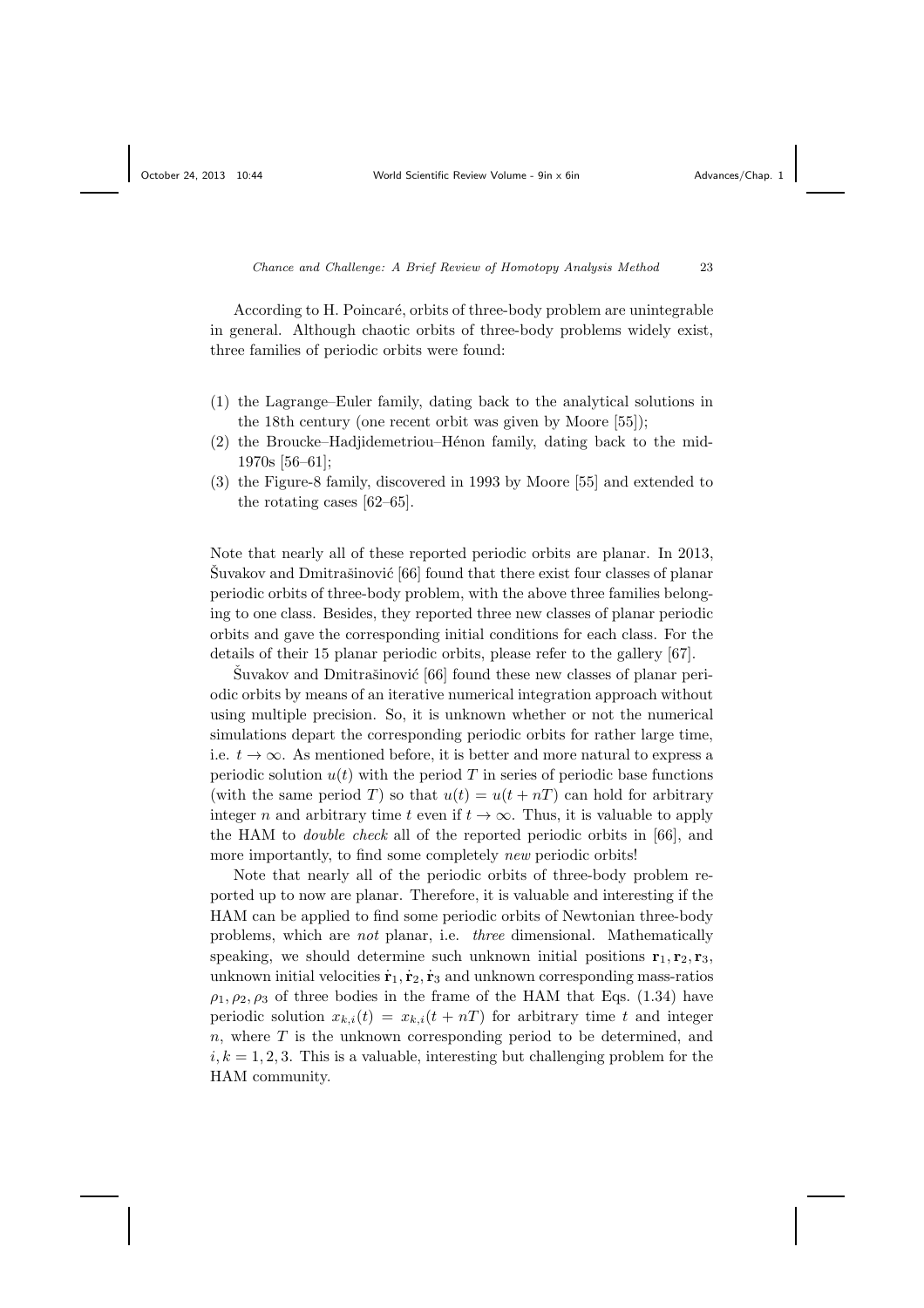# 1.5.3. Viscous flow past a sphere

One of the most famous, classical problem in fluid mechanics is the steadystate viscous flow past a sphere [68–75], governed by the Navier-Stokes equation, i.e. a system of nonlinear partial differential equations. Consider the steady-state viscous flow past a sphere in a uniform stream. How large is the drag of the sphere due to the viscosity of fluid?

To study the steady-state viscous flow past a sphere, the spherical coordinates  $\vec{r} = (r, \theta, \phi)$  is often used. Since the problem has axial symmetry, one can use the Stokes stream function  $\psi(r, \theta)$  defined through the following relations:

$$
v_r = \frac{1}{r^2 \sin(\theta)} \psi_\theta, \ v_\theta = -\frac{1}{r \sin(\theta)} \psi_r, \ v_\phi = 0.
$$
 (1.37)

The stream function  $\psi(r, \theta)$  is governed by the dimensionless equation

$$
D^4 \psi = \frac{R}{r^2} \left[ \frac{\partial(\psi, D^2 \psi)}{\partial(r, \mu)} + 2D^2 \psi L \psi \right],
$$
 (1.38)

subject to the boundary conditions

$$
\psi(1,\mu) = 0,\tag{1.38a}
$$

$$
\left. \frac{\partial \psi(r,\mu)}{\partial r} \right|_{r=1} = 0,\tag{1.38b}
$$

$$
\lim_{r \to \infty} \frac{\psi(r,\mu)}{r^2} = \frac{1}{2}(1 - \mu^2),\tag{1.38c}
$$

where  $R = aU_{\infty}/\nu$  is the Reynolds number and

$$
\mu \equiv \cos(\theta),\tag{1.39}
$$

$$
D^2 \equiv \frac{\partial^2}{\partial r^2} + \frac{1 - \mu^2}{r^2} \frac{\partial^2}{\partial \mu^2},\tag{1.40}
$$

$$
L \equiv \frac{\mu}{1 - \mu^2} \frac{\partial}{\partial r} + \frac{1}{r} \frac{\partial}{\partial \mu}.
$$
 (1.41)

Here, a denotes the radius of the sphere and  $U_{\infty}$  the uniform stream velocity at infinity, respectively, according to the notation of Proudman and Pearson [71]. As mentioned by Liao [74], the drag coefficient reads

$$
C_D = \frac{4}{R} \int_{-1}^{1} \left( -p \mu + \frac{\partial^2 \psi}{\partial r^2} \right) \Big|_{r=1} d\mu,
$$
 (1.42)

where the pressure  $p$  is given by

$$
p = -\int_{\mu}^{1} \frac{1}{(1 - \mu^2)} \left. \frac{\partial^3 \psi}{\partial r^3} \right|_{r=1} d\mu.
$$
 (1.43)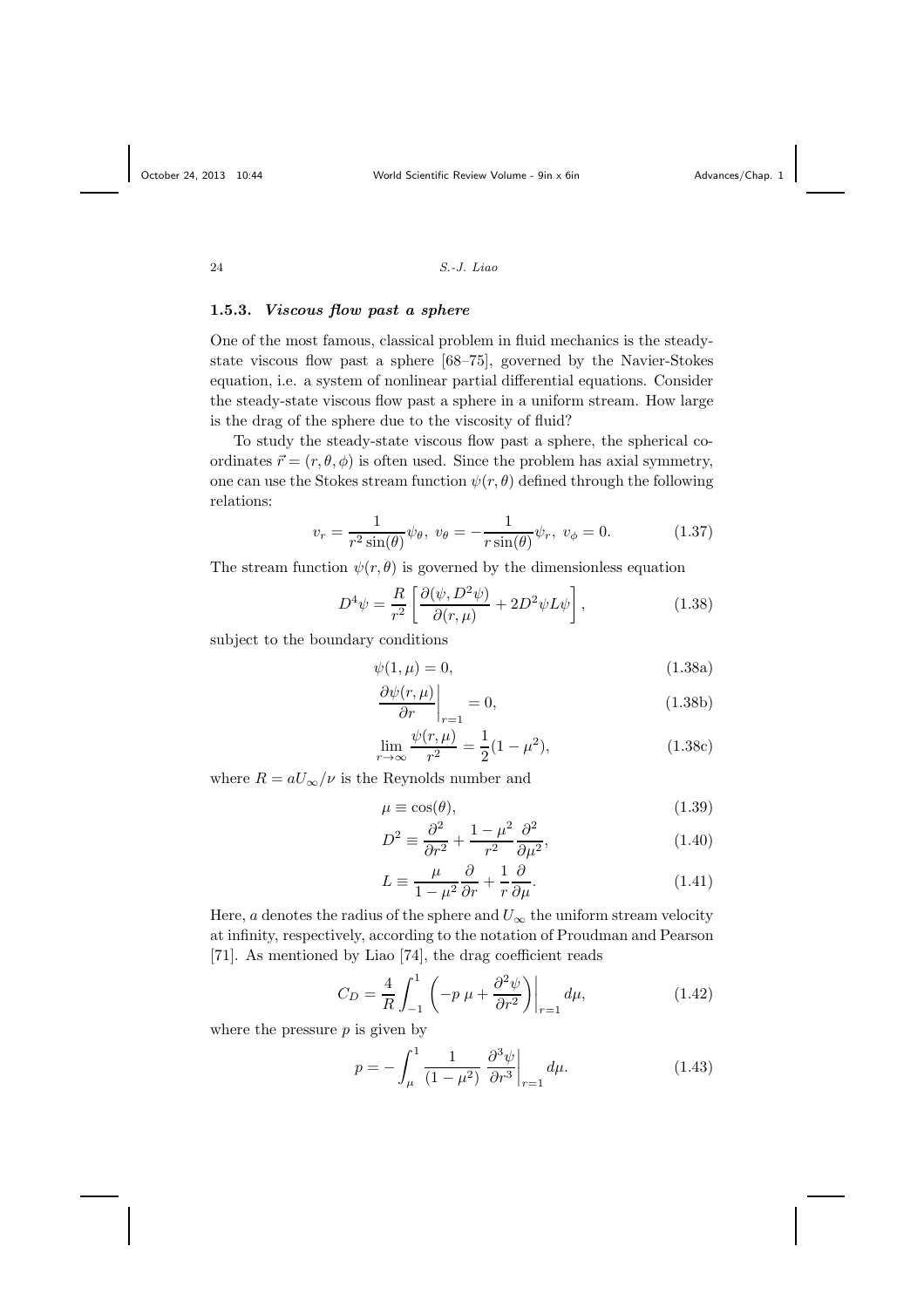Unfortunately, neither the linearization method [68–70] nor the perturbation techniques [71, 72] can provide an analytic approximation of drag coefficient  $C_D$  valid for  $R_d > 3$ , where  $R_d = d U_{\infty}/\nu = 2R$  for the diameter d of the sphere. Especially, the 3rd-order multiple-scale perturbation approximation of  $C<sub>D</sub>$  given by Chester and Breach [72] was valid even in a smaller interval of Reynolds number than the 2nd-order multiple-scale perturbation result of Proudman and Pearson [71]. This implies the invalidity of perturbation methods for this famous problem. So, "the idea of using creeping flow to expand into the high Reynolds number region has not been successful", as pointed out by White in his textbook [76]. Besides, the method of renormalization group can not essentially modify these analytic results [75], either.

In 2002, Liao [74] employed the HAM to solve the steady-state viscous flow past a sphere and gained a analytic approximation of drag coefficient  $C_D$ , which agree well with experimental data in a considerably larger interval  $R_d \leq 30$ . However, the corresponding experiments indicate that the steady-state viscous flow past a sphere exists until  $R_d \approx 100$ . So, strictly speaking, this HAM result given in [74] is not satisfactory.

Theoretically speaking, it is very interesting and valuable if one can give an accurate enough analytic result of the drag coefficient  $C_D$  valid for the steady-state viscous flow past a sphere up to  $R_d \approx 100$ , mainly because it is one of the most famous, classical problems in fluid mechanics with a history of more than 150 year!

Can we solve this famous, classical problem by means of the HAM?

#### 1.5.4. Viscous flow past a cylinder

The steady-state viscous flow past an infinite cylinder is also one of the most famous, classical problems in fluid mechanics with a long history. For the steady-state viscous flow past an infinite cylinder, it is natural to use cylindrical coordinates  $\vec{r} = (r, \theta, z)$ . Since the problem is two dimensional, it is convenient to use the Lagrangian stream function  $\psi(r, \theta)$  defined by Proudman and Pearson [71]:

$$
u_r = \frac{1}{r} \frac{\partial \psi}{\partial \theta}, \ u_\theta = -\frac{\partial \psi}{\partial r}, \ u_z = 0.
$$
 (1.44)

The stream function  $\psi(r, \theta)$  is governed by

$$
\nabla_r^4 \psi(r,\theta) = -\frac{R}{r} \frac{\partial(\psi, \nabla_r^2)}{\partial(r,\theta)},
$$
\n(1.45)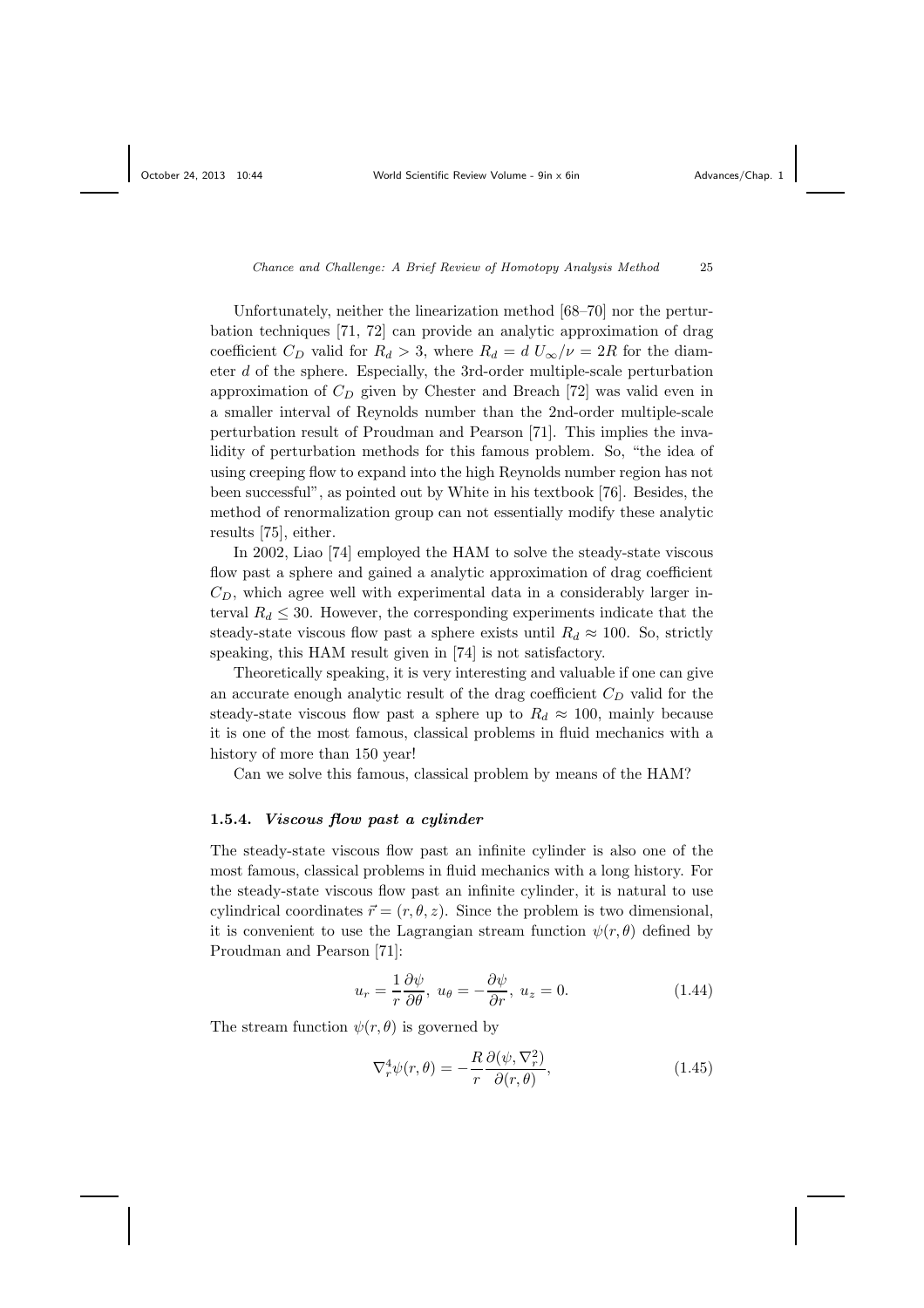subject to the boundary conditions

$$
\psi(r=1,\theta) = 0,\tag{1.45a}
$$

$$
\left. \frac{\partial \psi(r,\theta)}{\partial r} \right|_{r=1} = 0, \tag{1.45b}
$$

$$
\lim_{r \to \infty} \frac{\psi(r,\theta)}{r} = \sin(\theta),\tag{1.45c}
$$

where

$$
\nabla_r^2 \equiv \frac{\partial^2}{\partial r^2} + \frac{1}{r} \frac{\partial}{\partial r} + \frac{1}{r^2} \frac{\partial^2}{\partial \theta^2}, \quad \nabla_r^4 \equiv \nabla_r^2 \nabla_r^2.
$$

Here,  $R = aU_{\infty}/\nu$  is the Reynolds number, a and  $U_{\infty}$  denote the radius of cylinder and the uniform stream velocity at infinity, respectively.

As reviewed in [75], neither the linearization method nor perturbation technique can give good analytic approximation of the drag coefficient  $C_D$ of a cylinder for  $R \geq 3$ . In fact, even the method of renormalization group cannot modify these results greatly [75]. So, it is still an open question.

Theoretically speaking, it is valuable to gain an accurate analytic expression of drag coefficient  $C_D$  valid for large Reynolds number up to  $R \approx 40$ , beyond which the periodic Von Karmán vortex occurs. This is mainly because it is one of the most famous, historical problem in fluid mechanics.

Can this famous, classical problem be solved by means of the HAM?

#### 1.5.5. Nonlinear water waves

The HAM has been successfully applied to solve some nonlinear wave equations. Especially, in the frame of the HAM, the multiple equilibrium-states of resonant waves in deep water [33] and in finite water depth [34] were discovered for the first time, to the best of the author's knowledge. Thus, the HAM provides us a convenient tool to investigate some complicated wave problems.

Strictly speaking, water waves are governed by Euler equation with two nonlinear boundary conditions satisfied on an unknown free surface, which however are rather difficult to solve in general. Based on the exact Euler equation, some simplified wave models for shallow water waves, such as the KdV equation [77], Boussinesq equation [78], Camassa–Holm (CH) equation [79], and so on, are derived by assuming the existence of some small physical parameters in shallow water. Although these shallow water wave equations are much simpler than the exact Euler equation, they can well ex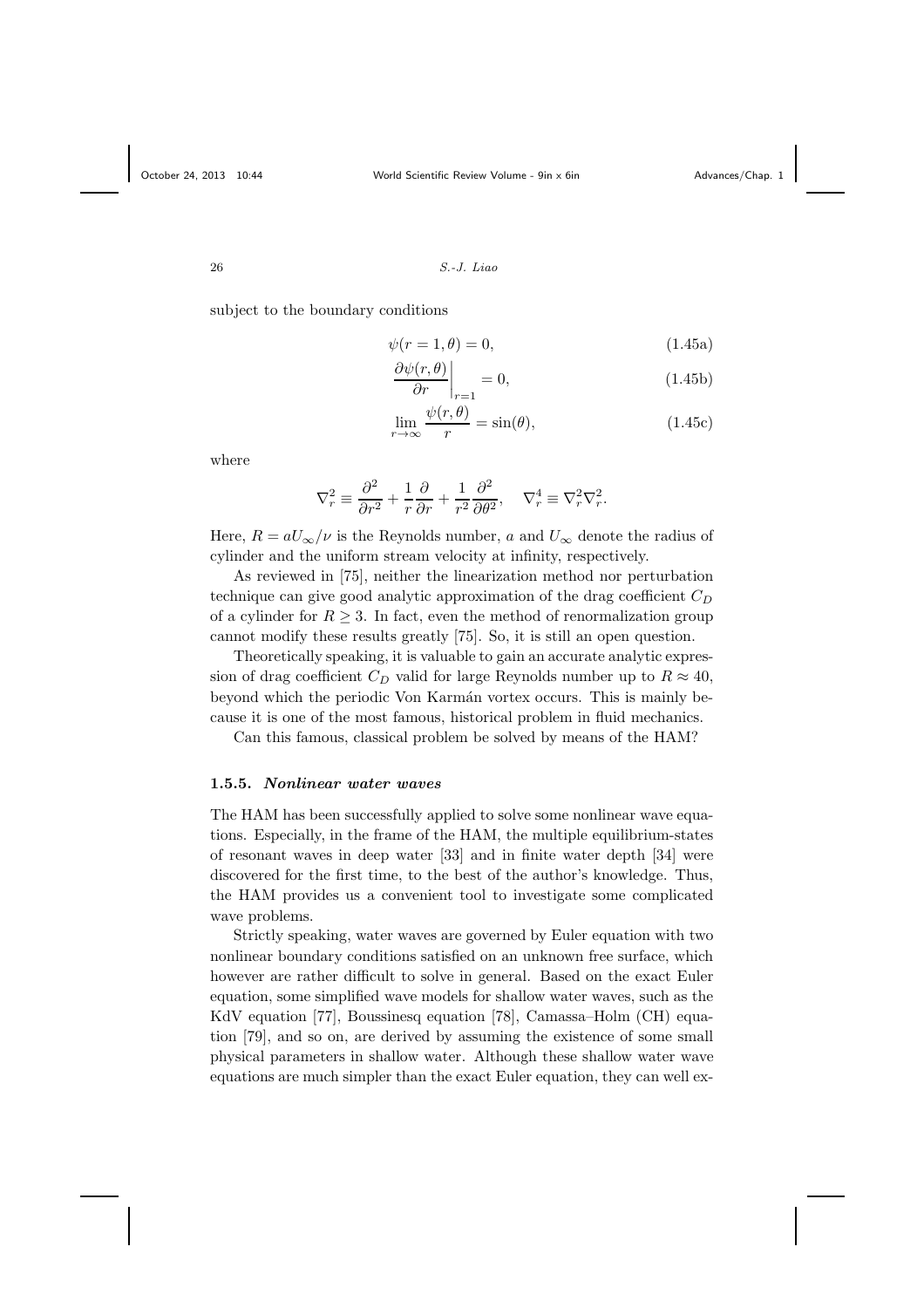plain many physical phenomena, such as soliton waves, wave propagations and interactions in shallow water, wave breaking, and so on.

For example, the celebrated Camassa–Holm (CH) equation [79]

$$
u_t + 2\omega u_x - u_{xxt} + 3uu_x = 2u_x u_{xx} + uu_{xxx}, \tag{1.46}
$$

subject to the boundary condition

$$
u = 0, u_x = 0, u_{xx} = 0, \text{ as } x \to \pm \infty,
$$
 (1.47)

can model both phenomena of soliton interaction and wave breaking (see [80]), where  $u(x, t)$  denotes the wave elevation, x, t are the temporal and spatial variables,  $\omega$  is a constant related to the critical shallow water wave speed, the subscript denotes the partial differentiation, respectively. Mathematically, the CH equation is integrable and bi-Hamiltonian, thus possesses an infinite number of conservation laws in involution [79]. In addition, it is associated with the geodesic flow on the infinite dimensional Hilbert manifold of diffeomorphisms of line (see [80]). Thus, the CH equation (1.46) has many intriguing physical and mathematical properties. As pointed out by Fushssteiner [81], the CH equation (1.46) even "has the potential to become the new master equation for shallow water wave theory".

Especially, when  $\omega = 0$ , the CH equation (1.46) has the peaked solitary wave

$$
u(x,t) = c \exp(-|x - c t|),
$$

which was found first by Camassa and Holm [79]. The first derivative of the peaked solitary wave is discontinuous at the crest  $x = c t$ . Like the CH equation, many shallow water equations admit peaked and/or cusped solitary waves. These equations with peaked and/or cusped solitary waves have been widely investigated mathematically, and thousands of related articles have been published. However, to the best of the author's knowledge, peaked and cusped solitary waves have never been gained directly from the exact Euler equation! This is very strange. Logically speaking, since these simplified equations (like the CH equation) are good enough approximations of the Euler equation in shallow water, the exact Euler equation should also admit the peaked and/or cusped solitary waves as well.

Can we gain such kind of peaked and/or cusped solitary waves of the exact wave equation by means of the HAM, if they indeed exist? Either positive or negative answers to this question have important scientific meanings. If such kind of peaked solutions of the exact wave equation indeed exist, it can greatly enrich and deepen our understandings about peaked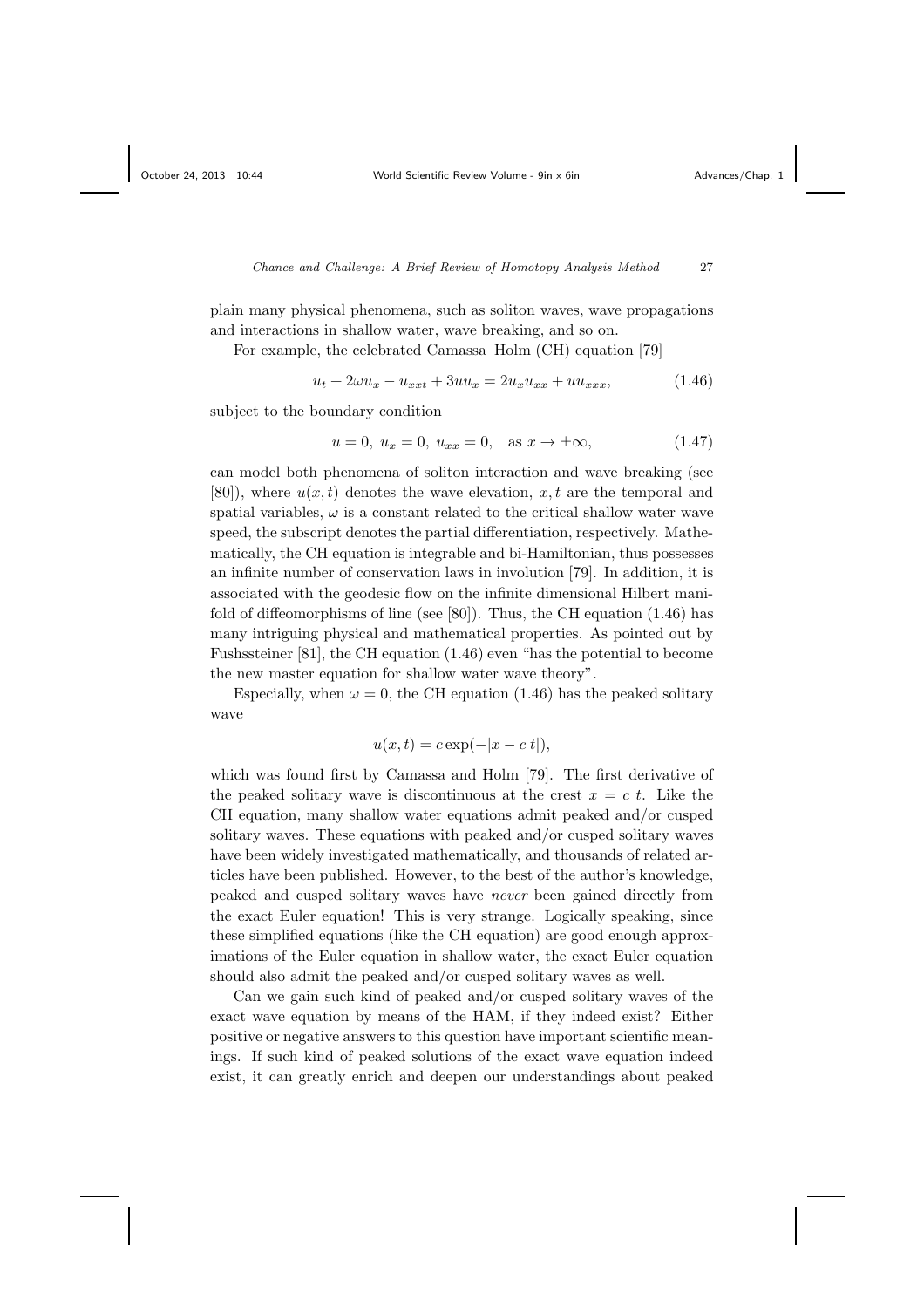solitary waves. If the peaked solitary waves given by the exact wave equation exists mathematically but is impossible in physics, we had to check the physical validity of the peaked solitary waves. So, this is an interesting and valuable work, although with great challenge. For some attempts in this direction, please refer to Liao [82], who proposed a generalized wave model based on the symmetry and the fully nonlinear wave equations, which admits not only the traditional waves with smooth crest but also peaked solitary waves. It is found that the peaked solitary waves satisfy Kelvin's theorem everywhere. Besides, these peaked solitary waves include the famous peaked solitary waves of the Camassa–Holm equation. So, the generalized wave model [82] is consistent with the traditional wave theories. It is found [82] that the peaked solitary waves have some unusual characteristics quite different from the traditional ones, although it is still an open question whether or not they are reasonable in physics if the viscosity of fluid and the surface tension are considered.

In addition, the so-called "rogue wave" [83, 84] is a hot topic of nonlinear waves. Certainly, it is valuable to apply the HAM to do some investigations in this field.

In summary, it is true that the problems suggested above are indeed difficult, but very valuable and interesting in theory. In fact, there are many such kind of interesting but difficult problems in science, engineering and finance. It should be emphasized that, unlike all other analytic approximation methods, the HAM provides us great freedom and flexibility to choose equation-type and solution expression of high-order approximation equations, and besides a convenient way to guarantee the convergence of solution series. As pointed out by Georg Cantor (1845–1918), "the essence of mathematics lies entirely in its freedom". Hopefully, the great freedom and flexibility of the HAM might create some novel ideas and inspire some brave, enterprising, young researchers with stimulated imagination to attack them with satisfactory, much better results.

Chance always stays with challenges!

#### Acknowledgment

This work is partly supported by National Natural Science Foundation of China (Approval No. 11272209), the Foundation for Shanghai Leading Scientists, and State Key Laboratory of Ocean Engineering (Approval No. GKZD010056).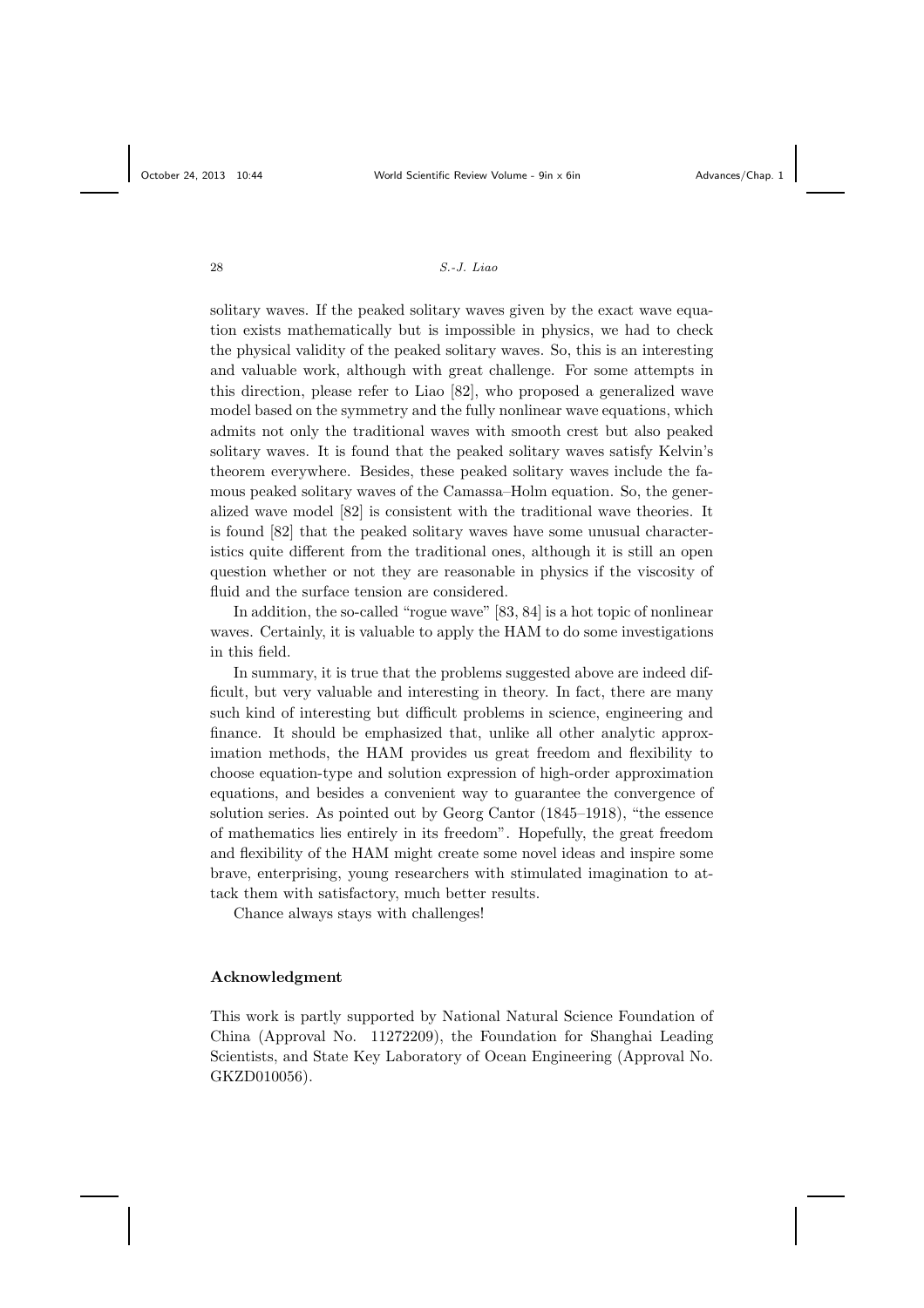# References

- [1] A.H. Nayfeh, Perturbation Methods. John Wiley & Sons, New York, 1973.
- [2] M. Van Dyke, Perturbation Methods in Fluid Mechanics. Parabolic, Stanford, 1975.
- [3] E.J. Hinch, *Perturbation Methods*. Cambridge University Press, Cambridge, 1991.
- [4] J.A. Murdock, *Perturbations: Theory and Methods*, John Wiley & Sons, New York, 1991.
- [5] A.M. Lyapunov, General Problem on Stability of Motion (English translation). Taylor & Francis, London, 1992 (the original one was published in 1892 in Russian).
- [6] G. Adomian, Nonlinear stochastic differential equations, J. Math. Anal. Appl. 55:  $441-452$  (1976).
- [7] G. Adomian, A review of the decomposition method and some recent results for nonlinear equations, *Comput. Math. Appl.* 21:  $101-127$  (1991).
- [8] G. Adomian, Solving Frontier Problems of Physics: The Decomposition Method. Kluwer Academic Publishers, Boston, 1994.
- [9] S.J. Liao, On the proposed homotopy analysis techniques for nonlinear problems and its application. Ph.D. dissertation, Shanghai Jiao Tong University, 1992.
- [10] S.J. Liao, Beyond Perturbation: Introduction to the Homotopy Analysis Method. Chapman & Hall/CRC Press, Boca Raton, 2003.
- [11] S.J. Liao, Homotopy Analysis Method in Nonlinear Differential Equations. Springer & Higher Education Press, Heidelberg, 2012.
- [12] S.J. Liao, An explicit, totally analytic approximation of Blasius' viscous flow problems, Int. J. Non-Linear Mech. 34: 759–778 (1999).
- [13] S.J. Liao, On the homotopy analysis method for nonlinear problems, Appl. Math. Comput. 147: 499–513 (2004).
- [14] S.J. Liao and Y. Tan, A general approach to obtain series solutions of nonlinear differential equations, *Stud. Appl. Math.* **119**: 297–354 (2007).
- [15] S.J. Liao, Notes on the homotopy analysis method: some definitions and theorems, Commun. Nonlinear Sci. Numer. Simulat. 14: 983–997 (2009).
- [16] S.J. Liao, An optimal homotopy-analysis approach for strongly nonlinear differential equations, Commun. Nonlinear Sci. Numer. Simulat. 15: 2315– 2332 (2010).
- [17] S.J. Liao, On the relationship between the homotopy analysis method and Euler transform, Commun. Nonlinear Sci. Numer. Simulat. 15: 1421–1431, 2010.
- [18] A.V. Karmishin, A.T. Zhukov and V.G. Kolosov, Methods of Dynamics Calculation and Testing for Thin-walled Structures (in Russian). Mashinostroyenie, Moscow, 1990.
- [19] J.H. He, An approximate solution technique depending upon an artificial parameter, Commun. Nonlinear Sci. Numer. Simulat. 3: 92–97 (1998).
- [20] M. Sajid and T. Hayat, Comparison of HAM and HPM methods for nonlinear heat conduction and convection equations. *Nonlin. Anal. B.* 9: 2296–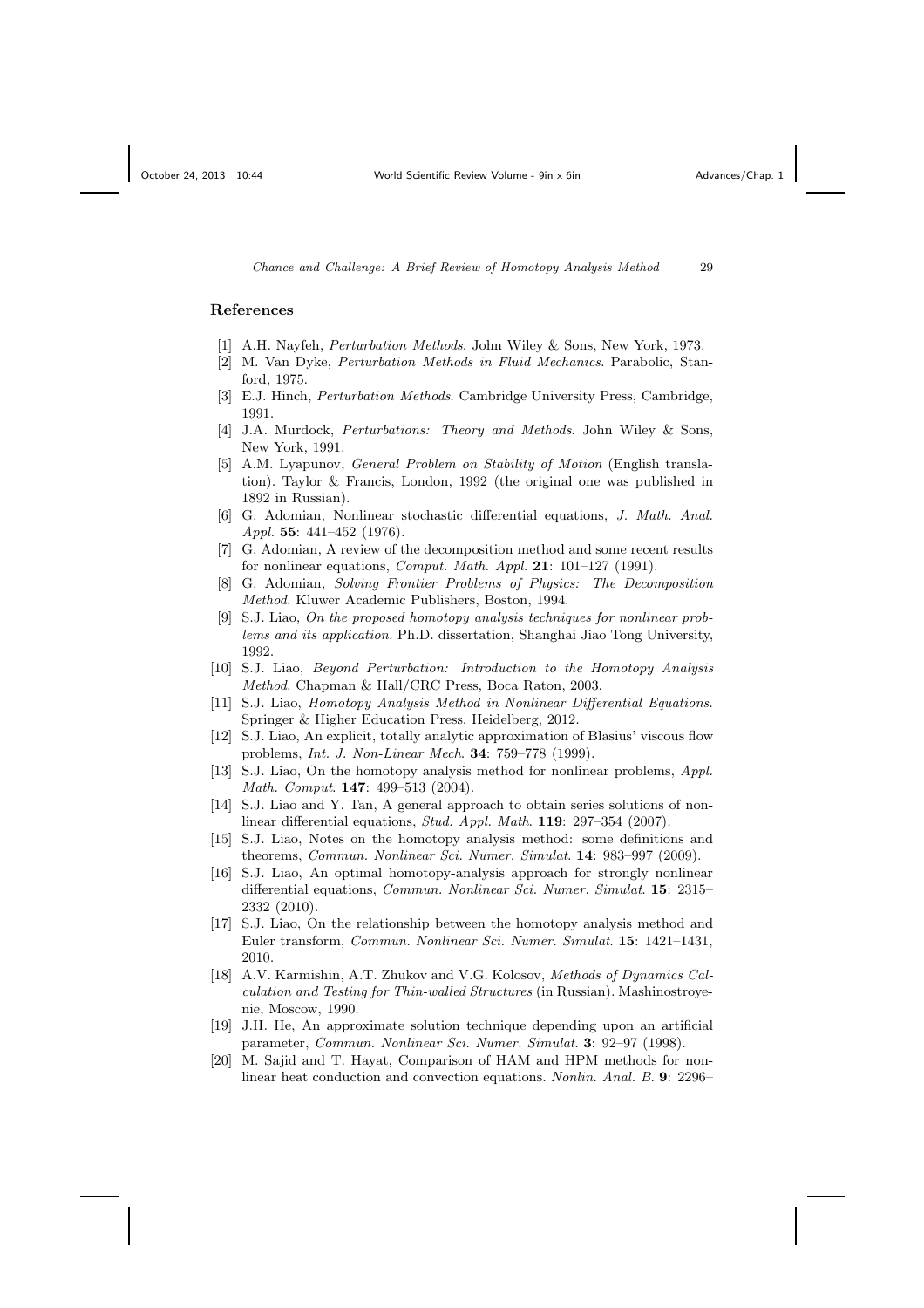2301 (2008).

- [21] S.X. Liang and D.J. Jeffrey, Comparison of homotopy analysis method and homotopy perturbation method through an evaluation equation, *Commun.* Nonlinear Sci. Numer. Simulat. 14: 4057–4064 (2009).
- [22] V. Marinca and N. Herisanu: Application of optimal homotopy asymptotic method for solving nonlinear equations arising in heat transfer, Int. Commun. Heat Mass. 35: 710–715 (2008).
- [23] R.A. Van Gorder: Gaussian waves in the Fitzhugh-Nagumo equation demonstrate one role of the auxiliary function  $H(x)$  in the homotopy analysis method, Commun. Nonlinear Sci. Numer. Simulat. 17: 1233–1240 (2012).
- [24] K. Vajravelu and R.A. Van Gorder, Nonlinear Flow Phenomena and Homotopy Analysis: Fluid Flow and Heat Transfer. Springer, Heidelberg, 2012.
- [25] Y.L. Zhao, Z.L. Lin and S.J. Liao, An iterative HAM approach for nonlinear boundary value problems in a semi-infinite domain, Comput. Phys. Commun. 184: 2136–2144 (2013).
- [26] S.S. Motsa, P. Sibanda and S. Shateyi, A new spectral homotopy analysis method for solving a nonlinear second order BVP, Commun. Nonlinear Sci. Numer. Simulat. 15: 2293–2302 (2010).
- [27] S.S. Motsa, P. Sibanda, F.G. Auad and S. Shateyi, A new spectral homotopy analysis method for the MHD Jeffery-Hamel problem, Computer & Fluids. 39: 1219–1225 (2010).
- [28] W.S. Don and A. Solomonoff, Accuracy and speed in computing the Chebyshev collocation derivative. SIAM J. Sci. Comput. 16: 1253–1268 (1995).
- [29] S. Abbasbandy and E. Shivanian, Prediction of multiplicity of solutions of nonlinear boundary value problems: Novel application of homotopy analysis method, Commun. Nonlinear Sci. Numer. Simulat. 15: 3830–3846 (2010).
- [30] S. Abbasbandy and E. Shivanian, Predictor homotopy analysis method and its application to some nonlinear problems, Commun. Nonlinear Sci. Numer. Simulat. 16: 2456–2468 (2011).
- [31] S.J. Liao, A new branch of solutions of boundary-layer flows over an impermeable stretched plate, Int. J. Heat Mass Tran. 48: 2529–2539 (2005).
- [32] S.J. Liao and E. Magyari, Exponentially decaying boundary layers as limiting cases of families of algebraically decaying ones, Z. angew. Math. Phys. 57, 777–792 (2006).
- [33] S.J. Liao, On the homotopy multiple-variable method and its applications in the interactions of nonlinear gravity waves, Commun. Nonlinear Sci. Numer.  $Simulat.$  **16**:  $1274 - 1303$  (2011).
- [34] D.L. Xu, Z.L. Lin, S.J. Liao and M. Stiassnie, On the steady-state fully resonant progressive waves in water of finite depth, J. Fluid Mech. 710: 379–418 (2012).
- [35] S.H. Park and J.H. Kim, Homotopy analysis method for option pricing under stochastic volatility,  $Appl. Math. Let t. 24: 1740-1744 (2011).$
- [36] S.H. Park and J.H. Kim, A semi-analytic pricing formula for lookback options under a general stochastic volatility model, *Statistics and Probability* Letters, 83:  $2537 - 2543$  (2013).
- [37] H.B. Keller, Numerical solution of bifurcation and nonlinear eigenvalue prob-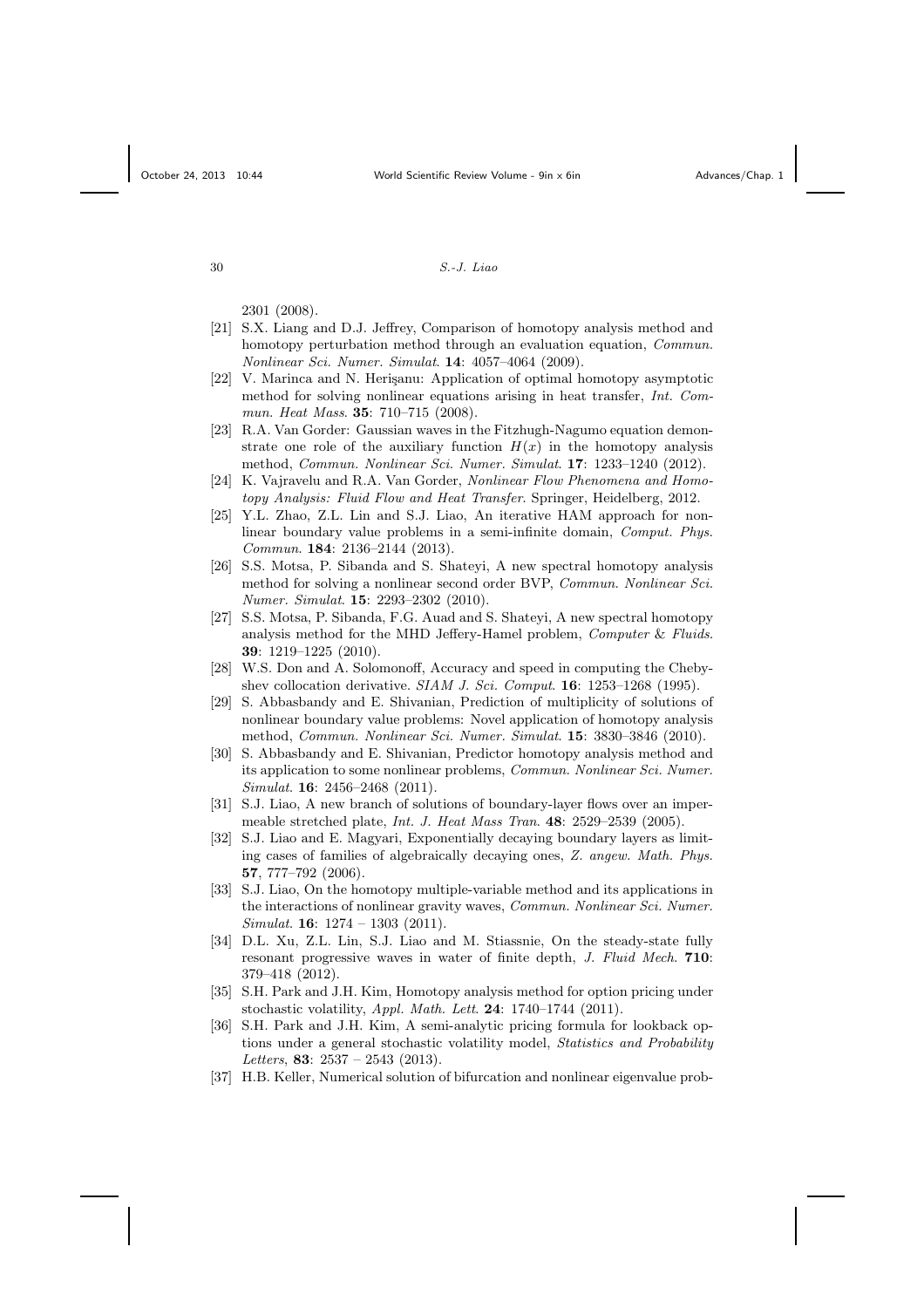lems. In P. Rabinowitz, Application of Bifurcation Theory (p. 359), Academic Press, New York, 1977.

- [38] H.B. Keller, Global homotopies and Newton methods. In C. de Boor, et al., Recent Advances in Numerical Analysis (p. 73), Academic Press, New York, 1978.
- [39] E. Lahaye, Une méthode de résolution d'une catégorie déquations transcendantes. Comptes Rendus de l'Académie des Sciences Paris, 198: 1840-1842 (1934).
- [40] T.L. Wayburn and J.D. Seader, Homotopy continuation methods for computer-aided process design, Computers in Chemical Engineering. 11: 7 (1987).
- [41] B.C. Eaves, Homotopies for computation of fixed points, Math. Programming. 3: 1–22 (1972).
- [42] S.N. Chow, J. Mallet-Paret and J.A. Yorke, Finding zeros of maps: Homotopy methods that are constructive with probability one, Math. Comp. 32: 887–899 (1978).
- [43] L.T. Watson, Solving the nonlinear complementarity problem by a homotopy method, *SIAM J. Control Optim.* **17**: 36–46 (1979).
- [44] J.C. Alexander, T.Y. Li and J.A. Yorke, Piecewise smooth homotopies, in Homotopy Methods and Global Convergence, pp. 1–14, B.C. Eaves, F.J. Gould, H.O. Peitgen and M.J. Todd, eds., Plenum, New York, 1983.
- [45] L.T. Watson, M. Sosonkina, R.C. Melville, A.P. Morgan and H.F. Walker, Algorithm 777: HOMPACK90: A suite of Fortran 90 codes for globally convergent homotopy algorithms, ACM Trans. Math. Software. 23: 514–549 (1997).
- [46] T.Y. Li, Numerical solution of multivariate polynomial systems by homotopy continuation methods, Acta Numerica. 6: 399–436 (1997).
- [47] T.Y. Li, Solving polynomial systems by the homotopy continuation method, Handbook of Numerical Analysis, Vol. XI, pp. 209–304, edited by P. G. Ciarlet, North-Holland, Amsterdam, 2003.
- [48] T. Lee, C. Tsai and T.Y. Li, HOM4PS-2.0: A software package for solving polynomial systems by the polyhedral homotopy continuation method, Computing. 83: 109–133 (2008).
- [49] T.Y. Li and C.H. Tsai, HOM4PS-2.0para: Parallelization of HOM4PS-2.0 for solving polynomial systems, *Parallel Computing*. **35**: 226–238 (2009).
- [50] S.P. Zhu, An exact and explicit solution for the valuation of American put options, Quant. Financ. 6: 229–242 (2006).
- [51] J. Cheng, S.P. Zhu and S.J. Liao, An explicit series approximation to the optimal exercise boundary of American put options, Commun. Nonlinear Sci. Numer. Simulat. 15: 1148–1158 (2010).
- [52] E.N. Lorenz, Deterministic non-periodic flows, J. Atmos. Sci. 20: 130–141 (1963).
- [53] E.N. Lorenz, The Essence of Chaos. University of Washington Press, Seattle, 1995.
- [54] D. Viswanath, The fractal property of the Lorenz attractor, *Physica D.* 190: 115–128 (2004).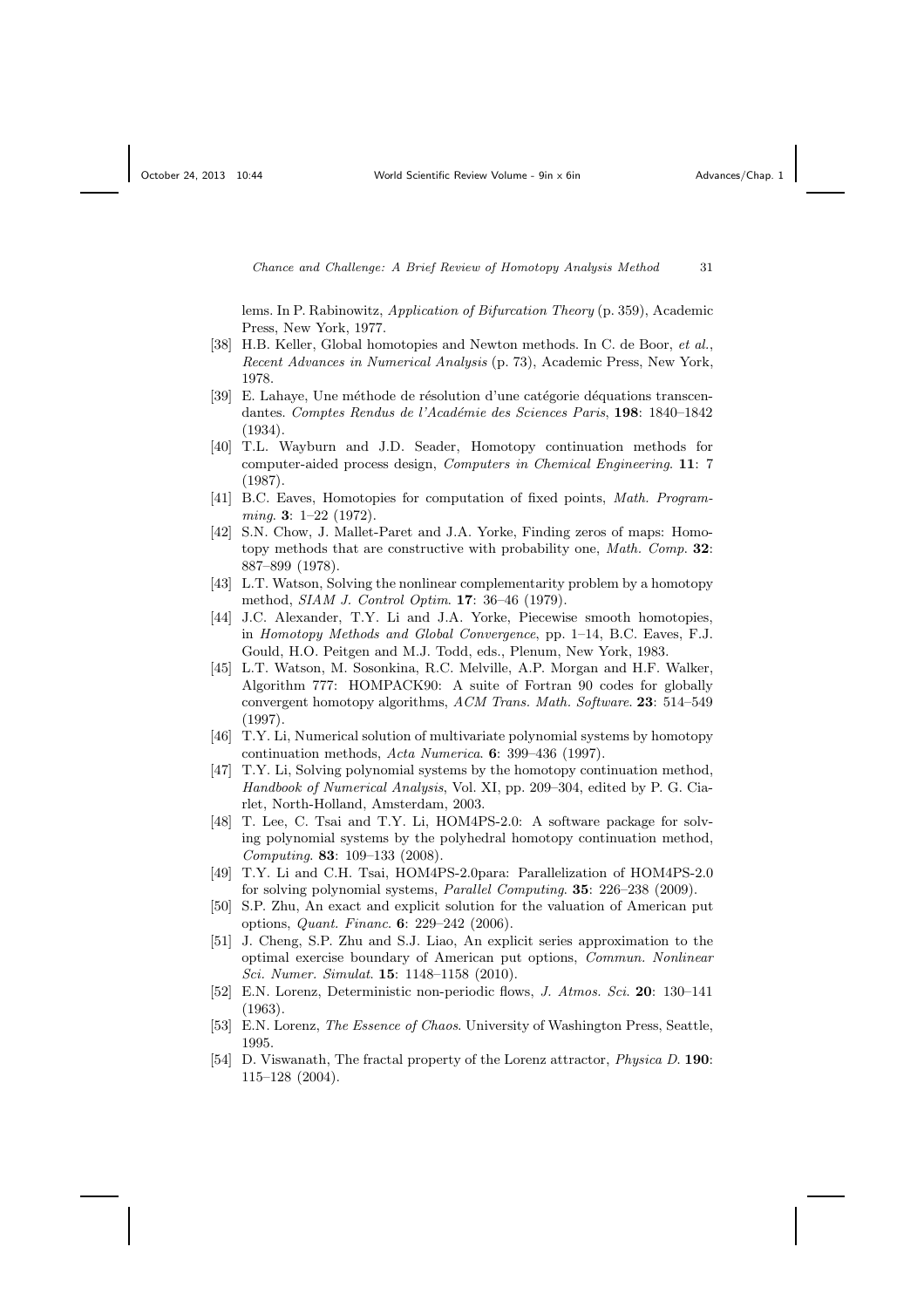- [55] C. Moore, Braids in classical dynamics, Phys. Rev. Lett. 70: 3675–3679 (1993).
- [56] R. Broucke and D. Boggs, Periodic orbits in the Planar General Three-Body Problem, Celest. Mech. 11: 13–38 (1975).
- [57] J.D. Hadjidemetriou and T. Christides, Families of periodic orbits in the planar three-body problem, *Celest. Mech.* **12**: 175–187 (1975).
- [58] J.D. Hadjidemetriou, The stability of periodic orbits in the three-body problem, *Celest. Mech.* **12**: 255–276 (1975).
- [59] R. Broucke, On relative periodic solutions of the planar general three-body problem, Celest. Mech. 12: 439–462 (1975).
- $[60]$  M. Hénon, A family of periodic solutions of the planar three-body problem, and their stability, Celest. Mech. 13: 267–285 (1976).
- [61] M. Hénon, Stability of interplay motions, Celest. Mech.  $15: 243-261$  (1977).
- [62] M. Nauenberg, Periodic orbits for three particles with finite angular momentum, Phys. Lett. A. 292: 93–99 (2001).
- [63] A. Chenciner, J. Fejoz and R. Montgomery, Rotating Eights: I. the three  $\Gamma_i$ families, *Nonlinearity*. **18**: 1407 (2005).
- [64] R. Broucke, A. Elipe and A. Riaguas, On the figure-8 periodic solutions in the three-body problem, Chaos, Solitons Fractals. 30: 513-520 (2006).
- [65] M. Nauenberg, Continuity and stability of families of figure eight orbits with finite angular momentum, Celest. Mech. **97**:  $1-15$  (2007).
- $[66]$  M. Suvakov and V. Dmitrašinović, Three classes of newtonian three-body planar periodic orbits, Phys. Rev. Lett. 110: 114301 (2013).
- [67] http://suki.ipb.ac.rs/3body/.
- [68] G.G. Stokes, On the effect of the internal friction of fluids on the motion of pendulums, Trans. Cambridge Philos. Soc. 9: 8 (1851).
- [69] C.W. Oseen, Uber die Stokessche Formel und die verwandte Aufgabe in der Hydrodynamik, Arkiv. Mat. Astron. Phsik. 6: 29 (1910).
- [70] S. Goldstein, The steady flow of viscous fluid past a fixed spherical obstacle at samll Reynolds numbers, *Proc. R. Soc. London, Ser. A.*  $123$ :  $225$  (1929).
- [71] I. Proudman and J.R.A. Pearson, Expansions at small Reynolds numbers for the flow past a sphere and a circular cylinder, J. Fluid Mech. 2: 237 (1957).
- [72] W. Chester and D.R. Breach, On the flow past a sphere at low Reynolds number, *J. Fluid Mech.* **37**: 751–760 (1969).
- [73] E.R. Lindgren, The motion of a sphere in an incompressible viscous fluid at Reynolds numbers considerably less than one, *Phys. Scr.* 60: 97 (1999).
- [74] S.J. Liao, An analytic approximation of the drag coefficient for the viscous flow past a sphere, Int. J. Non-Linear Mech. **37**:  $1-18$  (2002).
- [75] J. Veysey and N. Goldenfeld, Simple viscous flow: From boundary layers to the renormalization group, Rev. Mod. Phys. **79**: 883 (2007).
- [76] F.M. White, Viscous Fluid Flow. McGraw-Hill, New York, 1991.
- [77] D.J. Korteweg and G. de Vries, On the change of form of long waves advancing in a rectangular canal, and on a new type of long stationary waves, Phil. Mag. 39: 422–443 (1895)
- [78] J. Boussinesq, Th´eorie des ondes et des remous qui se propagent le long d'un